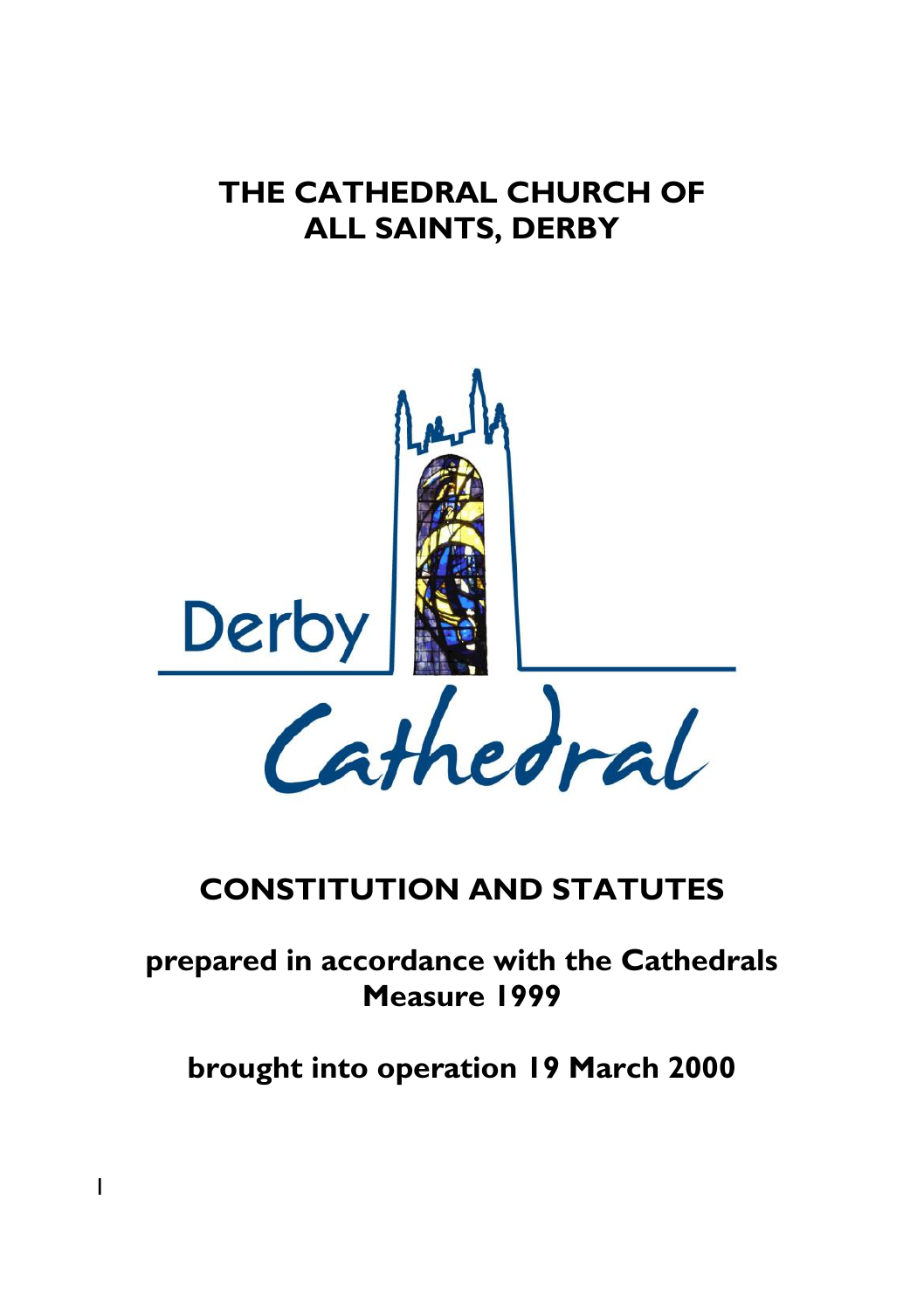## **CONTENTS**

## PREAMBLE

## **THE CONSTITUTION**

| Interpretation                                         | 5               |
|--------------------------------------------------------|-----------------|
| <b>The Corporation</b>                                 | 5               |
| <b>The Bishop</b>                                      | 6               |
| <b>The Dean</b>                                        | 6               |
| <b>The Canons Residentiary</b>                         | 6               |
| <b>Honorary Canons and Lay Canons</b>                  | 7               |
| <b>The Chapter</b>                                     | 7               |
| The Finance Committee of the Chapter                   | 9               |
| <b>Other Committees</b>                                | 10              |
| <b>The Council</b>                                     | 10              |
| <b>The College of Canons</b>                           | 12              |
| The Senior Executive Officer and Other Offices         | 13              |
| The Cathedral Community Roll                           | 13              |
| The Cathedral Community Committee                      | $\overline{14}$ |
| <b>The Foundation</b>                                  | $\overline{15}$ |
| Provisions applicable to the Constitution and Statutes | 15              |
| <b>THE STATUTES</b>                                    |                 |
| <b>The Bishop</b>                                      | 18              |
| <b>The Dean</b>                                        | 19              |
| <b>The Canons Residentiary</b>                         | 20              |
| <b>The Bishops Suffragan</b>                           | $\overline{21}$ |
| <b>The Archdeacons</b>                                 | $\overline{21}$ |
| The Honorary and Lay Canons                            | $\overline{21}$ |
| <b>The Cathedral Chaplains</b>                         | 21              |
| <b>Oaths and Declarations</b>                          | 22              |
| The Organist and Director of Music and the Choir       | $\overline{22}$ |
| <b>Appointment of Cathedral Staff</b>                  | $\overline{22}$ |
| The Other Officers and Servants of the Cathedral       | $\overline{23}$ |
| <b>Precedence</b>                                      | 23              |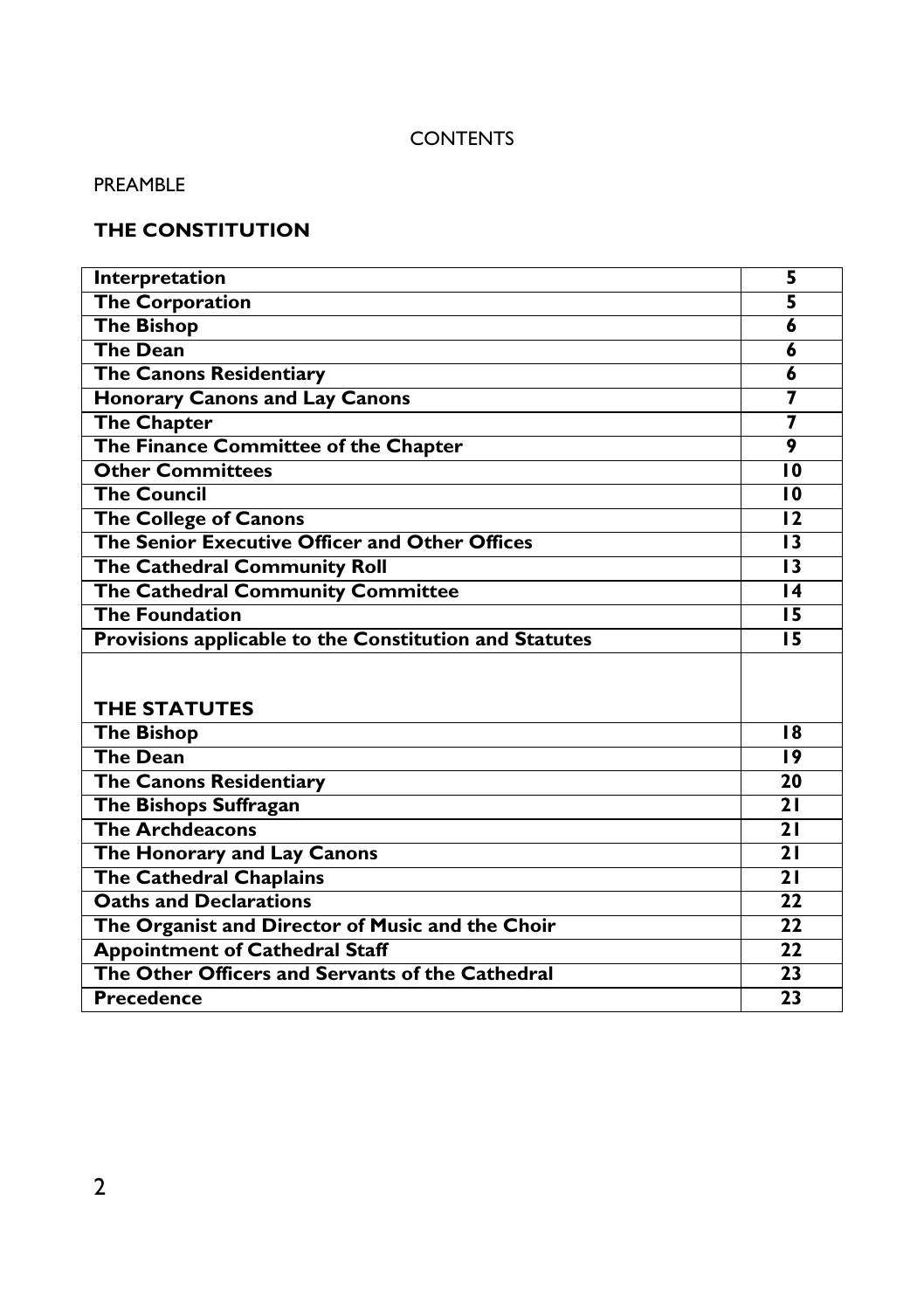**THIS INSTRUMENT** is made the twenty fourth day of December one thousand nine hundred and ninety nine **BY THE TRANSITIONAL COUNCIL** ("the Transitional Council") established for the **CATHEDRAL CHURCH OF ALL SAINTS, DERBY**  ("the Cathedral Church") in accordance with Schedule 1 to the Cathedrals Measure 1999 ("the Measure").

**IN** accordance with the Measure and with the consent of the Bishop of the Diocese of Derby the Transitional Council hereby **PROVIDES** that as from the date to be appointed by the Archbishops of Canterbury and York in accordance with section 38(2) of the Measure the Constitution set out in the Schedule hereto shall be the Constitution of the Cathedral Church and (together with the Statutes set out in the Schedule to an Instrument made by the Transitional Council on the same date as this Instrument) shall replace the Constitution and Statutes established for the Cathedral Church under the Cathedrals Measure 1963 by Order in Council dated the twenty eighth day of July 1967.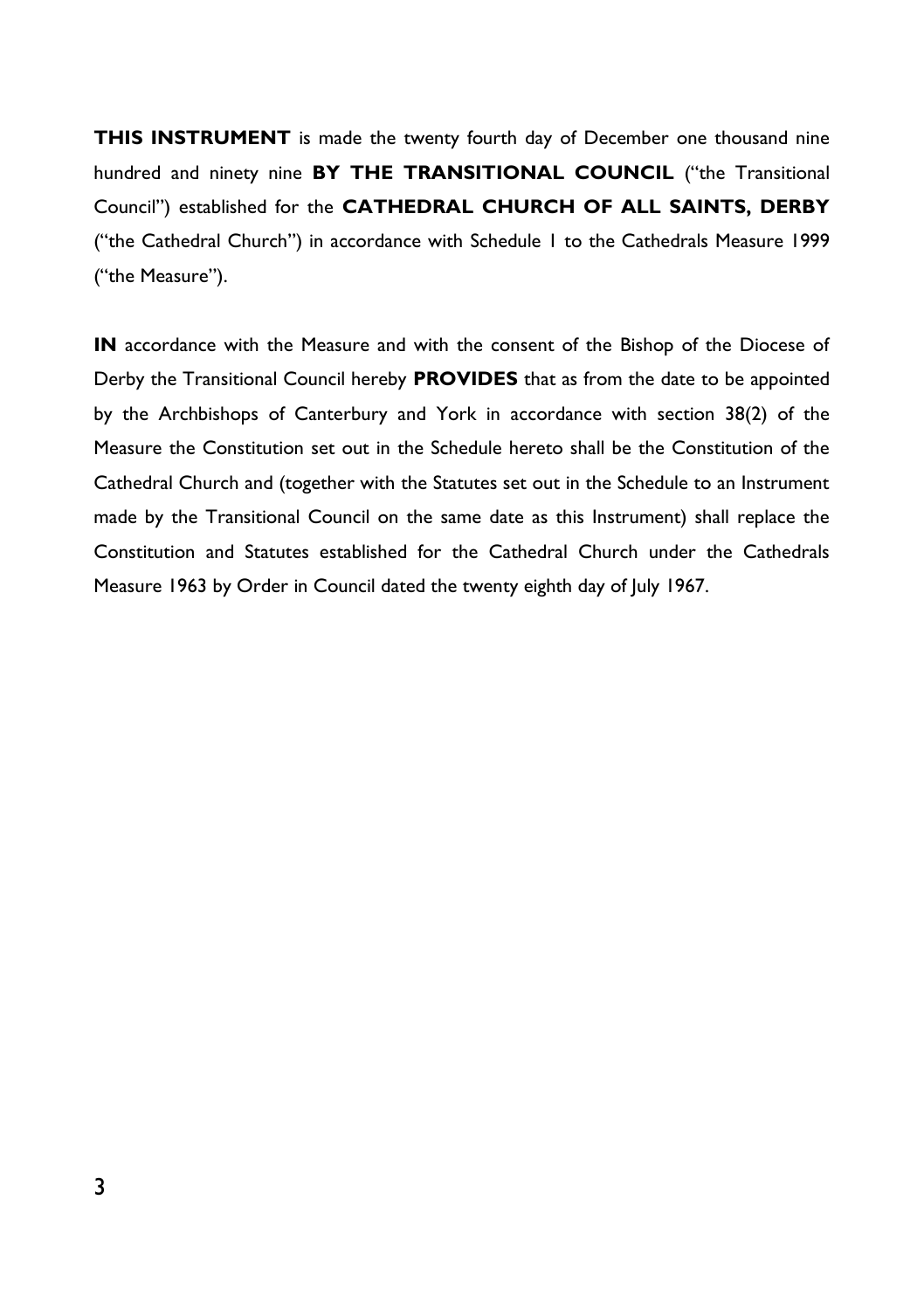#### **THE SCHEDULE**

#### **PREAMBLE**

The Collegiate Church of All Saints, Derby was founded in the tenth century as a Royal foundation. The constitution and governance of the collegiate church changed over the centuries until the college was dissolved in 1549 and All Saints became a parish church. In 1927 it was hallowed as the cathedral church of the newly formed Diocese of Derby.

These provisions are drawn up in accordance with the procedures set out in the Cathedrals Measure 1999 and they replace the Constitution and Statutes made under the Cathedrals Measure 1963 confirmed by an Order in Council dated the  $28<sup>th</sup>$  day of July 1967.

The object of the following Constitution and Statutes ("the governing instruments") is to secure a sound and fair basis for the common life, mission, administration and government of the Cathedral Church of All Saints, Derby.

The governing instruments provide for the body of Christian believers who, individually and as members of the Chapter, the Council, the College of Canons, the Foundation, the Staff and the Congregation, contribute to the Cathedral's ministry.

Any person or body on whom functions are conferred by or under this Constitution or Statutes shall in exercising those functions have due regard to the fact that the Cathedral is the seat of the Bishop and a centre of worship and mission. As such the Cathedral shall;

- maintain a daily pattern of corporate prayer and worship, giving glory to God and holding before him the needs of the church and the world, and particularly of the diocese of Derby, the city of Derby and the county of Derbyshire;
- be a focus for the Bishop's ministry, a resource to him and a place where prayer is offered for him;
- preach the gospel of Christ and nurture Christian learning, in collaboration with other churches and traditions and with sensitivity to other faiths;
- extend hospitality to pilgrims and visitors of every kind;
- demonstrate the concern of Christ for the poor;
- engage with the city and the county, with corporate life and institutions, in the complexities of contemporary society and culture, and explore spiritual values with all people of goodwill;
- share, as the mother church, with the parishes of the diocese in every aspect of the Church's vocation.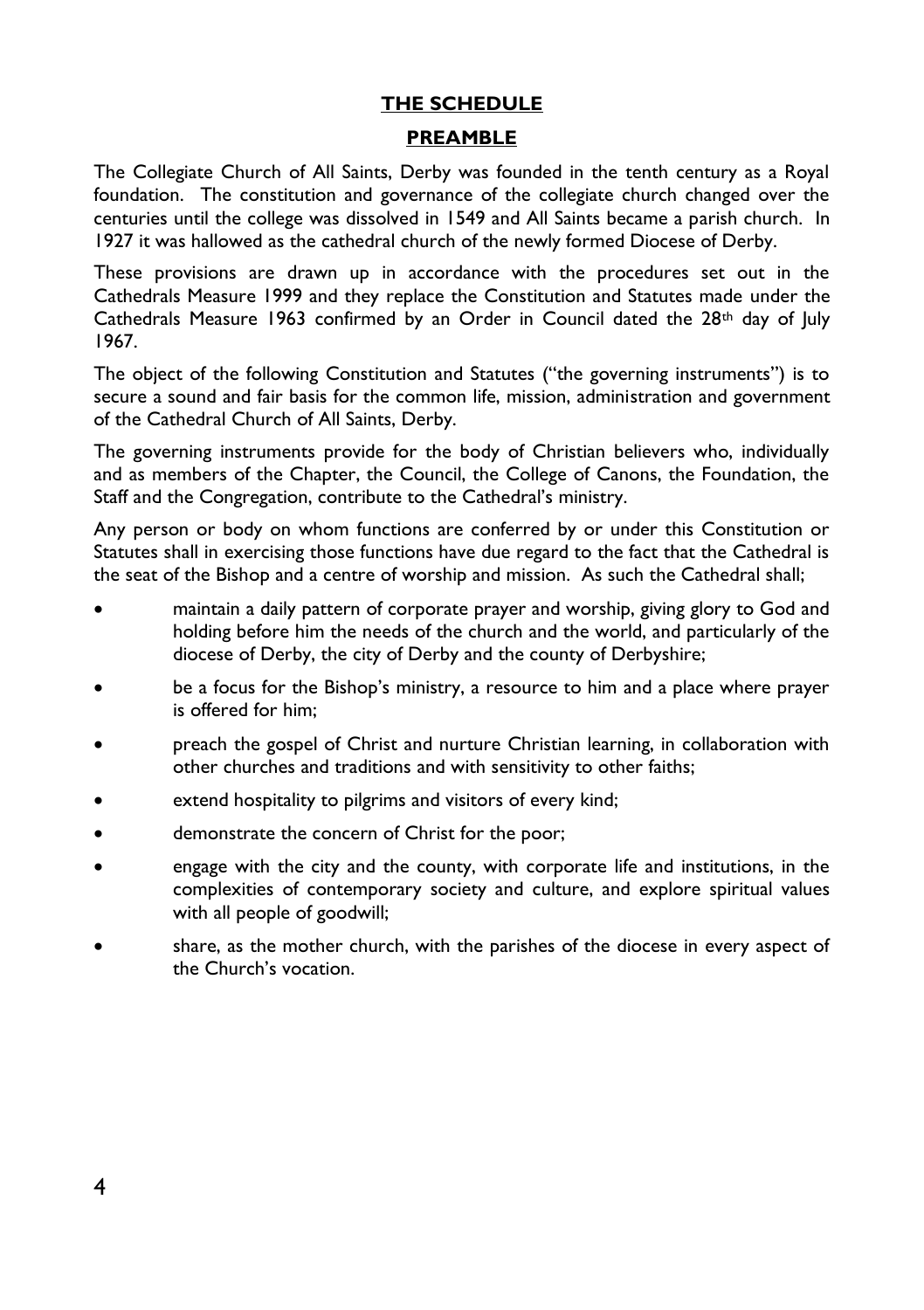## **THE CONSTITUTION**

#### **1. INTERPRETATION**

- **1.1** In these governing instruments:
	- a. "actual communicant" means a person who has received Communion according to the use of the Church of England or of a Church in communion with the Church of England at least three times within the preceding twelve months;
	- b. "Bishop" means the Bishop of Derby.
	- c. "Cathedral" and "Cathedral Church" means the cathedral church of All Saints, Derby;
	- d. "City", "County", and "Diocese" mean the City of Derby, the County of Derbyshire, and the Diocese of Derby, respectively;
	- e. "cathedral duties" means duties, whether in the cathedral or the Diocese, which should, in the opinion of the Chapter after consultation with the Bishop, be discharged in or from the cathedral;
	- f. "the Measure" means the Cathedrals Measure 1999;
	- g. "Parish" means the ecclesiastical parish of All Saints, Derby and "Parish Church" and "parochial" shall be construed accordingly;
	- h. "See" means See of Derby;
	- i. "Vicar" means Vicar of the Parish of All Saints, Derby;
	- j. "Chapter", "Council" and "College of Canons" shall respectively mean the bodies referred to in Clauses 7, 10 and 11 of this Constitution;
	- k. in accordance with prevailing legal practice, words importing the masculine shall include the feminine.
- **1.2** A reference in these governing instruments to the holder of any office, dignity or preferment shall be to the holder for the time being of such office, dignity or preferment in the Cathedral Church or, as the case requires, in the Diocese.

#### **2. THE CORPORATION**

- **2.1** The members for the time being of the Council, the Chapter and the College of Canons shall be a body corporate (which will be known as the corporate body of the Cathedral Church of All Saints, Derby) with perpetual succession and a common seal (to be known as the Common Seal of the Cathedral) which shall be hitherto used by the Cathedral Chapter of the Cathedral Church of All Saints, Derby.
- **2.2** The Chapter shall hold the Common Seal of the Cathedral and affix it when required.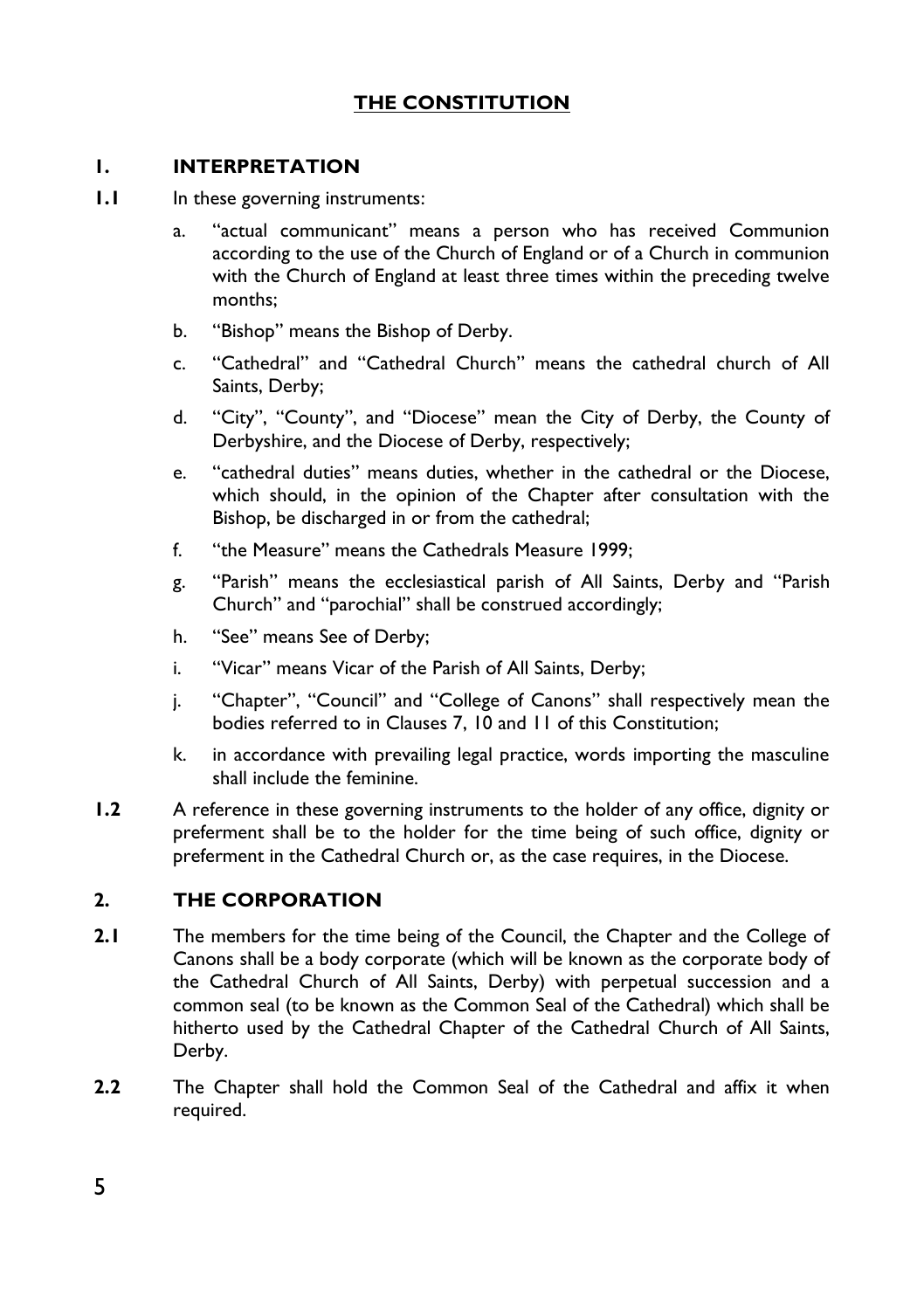## **3. THE BISHOP**

- **3.1** The Bishop shall have the principal seat and dignity in the Cathedral.
- **3.2** The Bishop shall be the Visitor of the Cathedral, and shall have all the powers that belong as of right to the office of Visitor.
- **3.3** As Bishop or as Visitor, the Bishop shall have the rights, powers, privileges and duties set out in the Statutes.

#### **4. THE DEAN**

- **4.1** The Vicar of the parish of All Saints, Derby shall by virtue of his office be Dean, and shall be the principal dignitary of the Cathedral, next after the Bishop.
- **4.2** The Dean shall vacate his office automatically and without the execution of any instrument of resignation in accordance with the Ecclesiastical Offices (Age Limit) Measure 1975.

#### **5. THE CANONS RESIDENTIARY**

- **5.1** The number of Canons Residentiary shall not exceed 5 at any one time.
- **5.2** The Canons Residentiary, being persons having the qualifications prescribed by law shall be appointed by the Bishop after consultation with the Dean.
- **5.3** The holders of two Residentiary Canonries shall, subject to the provisions of Section 8 of the Measure, be engaged exclusively on Cathedral duties.
- **5.4** a) Any Canon Residentiary appointed under the Constitution which this Constitution replaces, shall continue in office for the duration of his appointment under such Constitution.
	- b. Subject as aforesaid, each Residentiary Canonry shall be held for the shortest of the following periods:
		- i. an initial term of 7 years
		- ii. a term expiring on the date on which such Canon Residentiary shall vacate his office authomatically in accordance with the Ecclesiastical Offices (Age Limit) Measure 1975;
		- iii. where a Canon Residentiary is at the date of his appointment the holder of a Diocesan Office or is appointed to a Diocesan Office at the same time as he is appointed to a Residentiary Canonry on the understanding that he is to hold such canonry only so long as he holds the Diocesan Office concerned, a term expiring on the date when such Canon ceases to hold such Diocesan Office.
- **5.5** Any appointment as a Canon Residentiary may, subject to the provisions of Clause 5.6 below, be renewed by the Bishop after consultation with the Dean for one or more further terms, not exceeding 5 years in the case of any such renewal.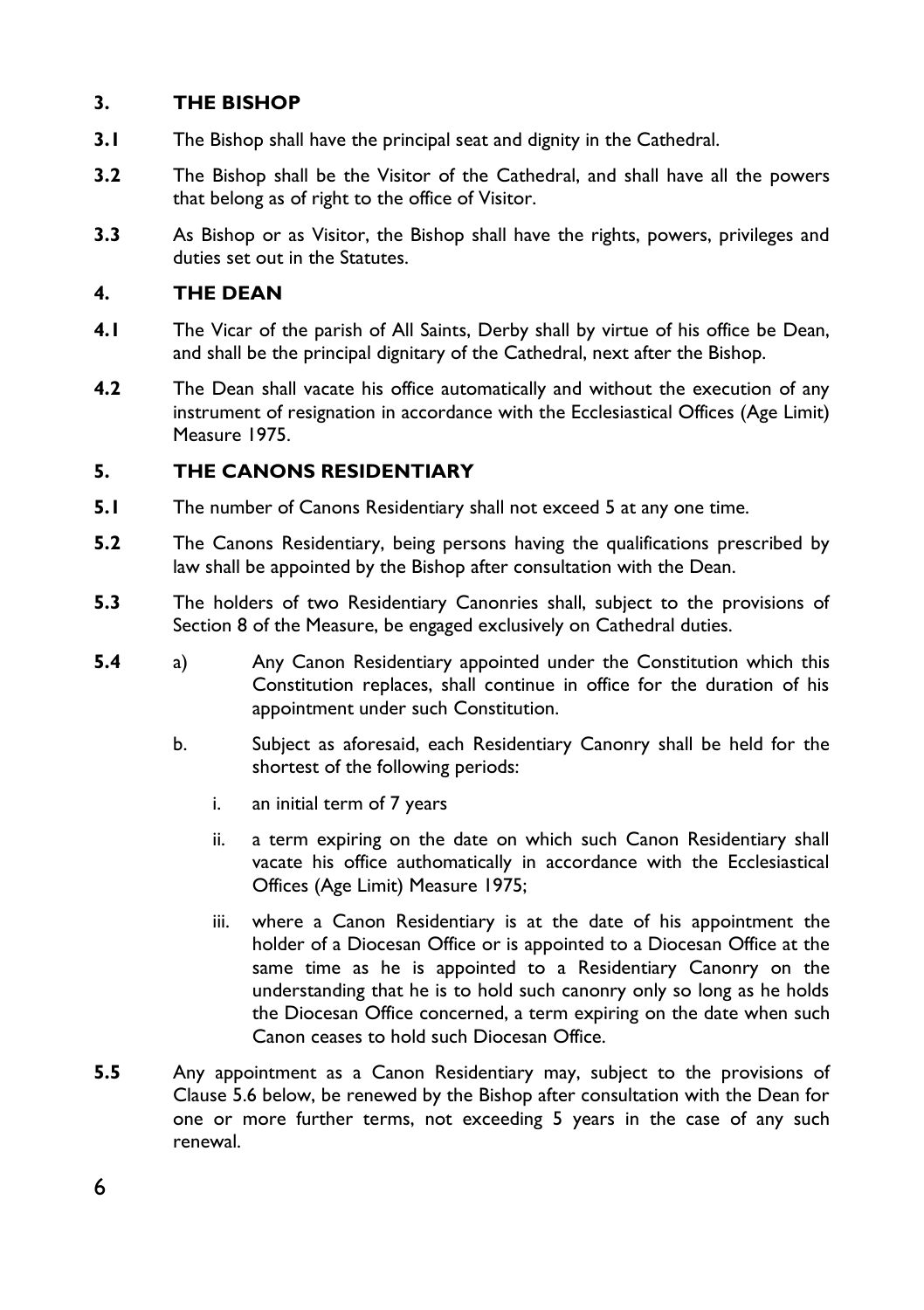- **5.6** Every Canon Residentiary shall vacate his office automatically and without the execution of any instrument of resignation in accordance with the Ecclesiastical Offices (Age Limit) Measure 1975.
- **5.7** The Bishop may for financial or other reasons and after consultation with the Dean, suspend or refrain from filling any of the Residentiary Canonries (other than the 2 referred to in Clause 5.3 above) which have fallen vacant and may after the like consultation revive and appoint to such Residentiary Canonry.

### **6. HONORARY CANONS AND LAY CANONS**

- **6.1** Subject to the following provisions of the Clause there shall be not more than 15 Honorary Canons who shall be appointed by the Bishop after consultation with the Dean from among persons in Holy Orders who are beneficed or licensed in the Diocese.
- **6.2** Every full time stipendiary Assistant Bishop in the Diocese shall be appointed to an Honorary Canonry and such shall be held in addition to the Canons appointed under Clause 6.1.
- **6.3** Any Honorary Canon appointed under the Constitution which this Constitution replaces shall continue in office for the duration of his appointment under such **Constitution**
- **6.4** Subject to the provisions of Clause 6.3, an Honorary Canon shall vacate his office automatically and without the execution of any instrument of resignation upon ceasing to be beneficed or licensed in the diocese.
- **6.5** Subject to the following provisions of this Clause the Bishop may after consultation with the Dean, appoint up to 8 Lay Canons from among lay persons who have given distinguished service to the Cathedral or the Diocese or Church of England and who are actual communicants being either resident within the Diocese or having their names on the Church Electoral Roll of a parish in the Diocese.
- **6.6** A Lay Canon shall hold office for an initial period of 5 years and shall be eligible for re-appointment by the Bishop after consultation with the Dean for further such periods but shall vacate his office automatically and without the execution of any instrument of resignation upon ceasing to fulfil the conditions set out in Clause 6.5.
- **6.7** No Lay Canon shall be appointed or re-appointed over the age of 70, but a Canon so appointed or re-appointed prior to his 70th birthday may serve the full term of 5 years notwithstanding that he attains the age of 70 during such 5 year term.

#### **7. THE CHAPTER**

- **7.1** There shall be a Chapter of the Cathedral whose membership shall, subject to the provisions of Section 4 of the Measure, consist of:
	- a) The Dean;
- 7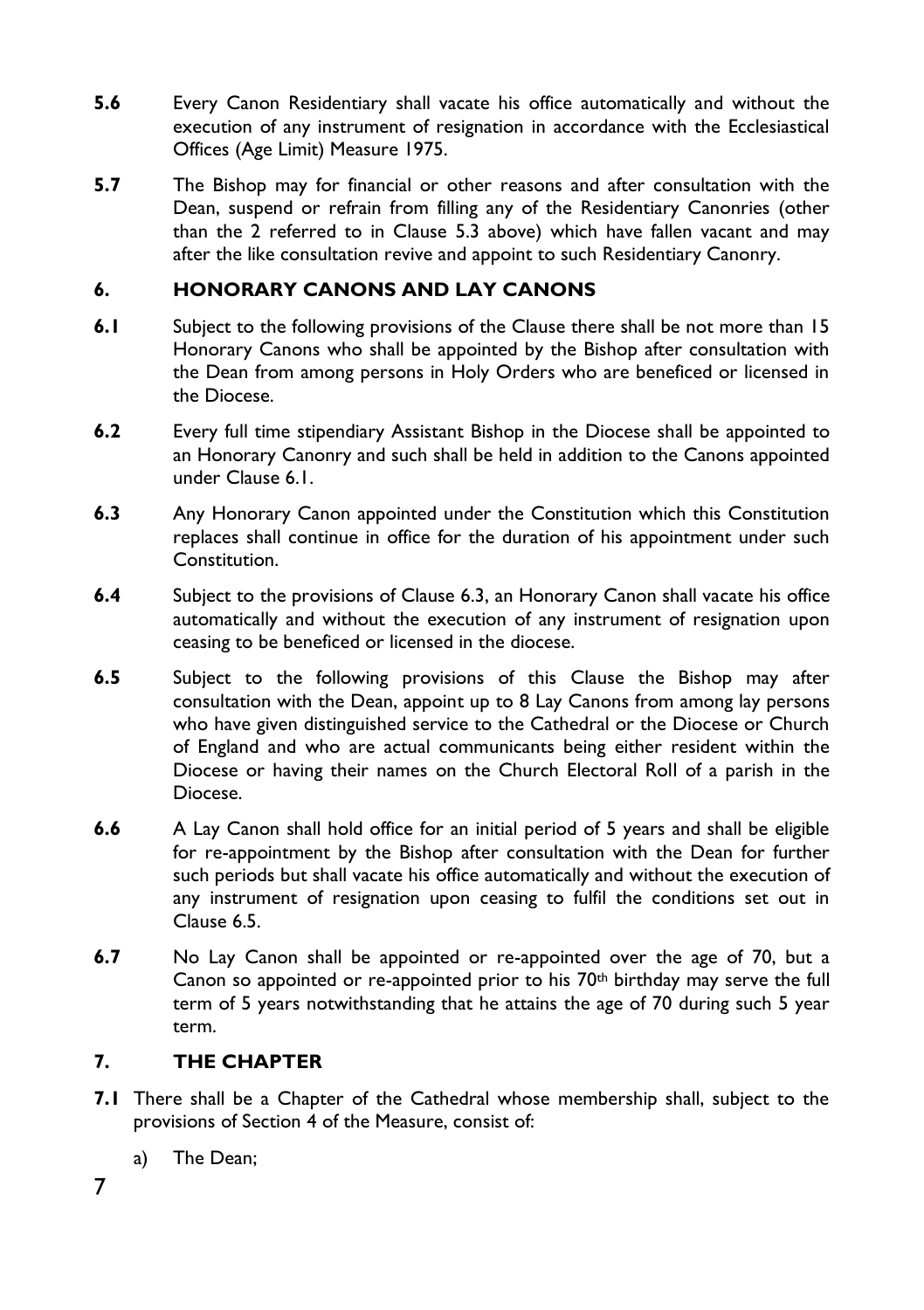- b) All the Canons Residentiary of the Cathedral;
- c) 4 other persons appointed by the Bishop after consultation with the Dean and the Bishop's Council and Standing Committee of the Diocesan Synod subject always to the following provisos:
	- i. at least 3 of such persons must be lay people;
	- ii. 1 of the 4 shall represent the Cathedral community (being appointed from such community) and being either a past or present churchwarden of the Parish;
	- iii. 2 of such 4 persons shall represent the wider community of the City and County;
	- iv. 1 of such persons must have particular expertise in financial matters.

Provided always that such lay persons must be actual communicants being either resident within the Diocese or having their names on the Church Electoral Roll of a parish in the Diocese.

Such persons shall hold office for 3 years but shall be eligible for membership for further terms of office.

- **7.2** The Chapter shall exercise the functions previously exercisable in relation to the Parish by the parochial church council and transferred to the administrative body of the Cathedral under Section 12(1) of the Cathedrals Measure 1963.
- **7.3** The Administrator of the Cathedral (who shall act as Clerk to the Chapter) shall be entitled to be present at any meeting of the Chapter (except during any discussion concerning the Administrator personally) and to speak but not vote.
- **7.4** The Dean shall be the Chairman and shall have a second or casting vote.
- **7.5** In the absence of the Dean or of any person appointed to exercise the functions of the Dean under Article 2.6 of the Statutes, the Chapter shall elect one of its members to preside over it, but such person shall not have a second or casting vote.
- **7.6** The Chapter shall meet on at least 9 occasions in each calendar year.
- **7.7** Meetings of the Chapter shall be called by the Dean in accordance with a resolution of the Chapter, on his own motion, or on the written requisition of at least four members of the Chapter.
- **7.8** Two weeks notice of meetings shall be given to members of the Chapter.
- **7.9** The quorum for the transaction of business at a meeting of the Chapter shall be 50% of its members of whom at least one must be a Lay person.
- **7.10** It shall be the duty of the Chapter to direct and oversee the administration of the Cathedral and in particular, to;
	- a) Order the worship and promote the mission of the Cathedral.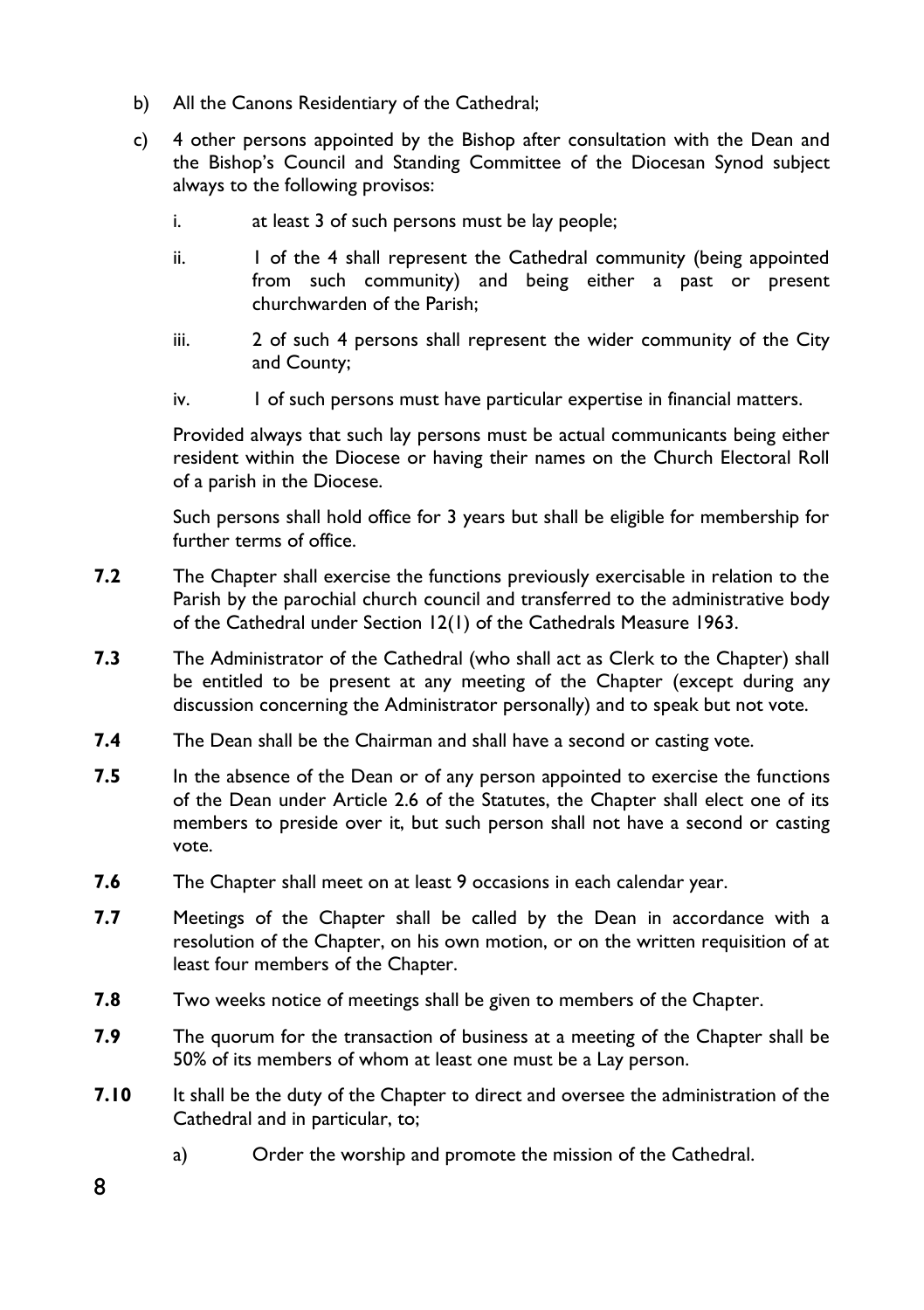- b) Formulate, after consultation with the Bishop, proposals in connection with the general direction and mission of the Cathedral and submit them to the Council for its advice;
- c) Provide for the pastoral care of the Cathedral congregation;
- d) Manage all property vested in the Cathedral and the income accruing from it and, in particular, ensure that necessary repairs and maintenance in respect of the Cathedral and its contents and other buildings and omuments are carried out;
- e) Prepare an annual budget for the Cathedral and submit it to the Council;
- f) Prepare in accordance with Section 27 of the Measure an annual report and audited accounts, and submit them to the Council and the College of Canons;
- g) Submit to the Council such other reports as may be requested by the Council on any matter concerning the Cathedral;
- h) Keep under review the Constitution of Statutes of the Cathedral and submit any proposals for their revision to the Council;
- i) Hold the Common Seal of the Cathedral and affix it when required;
- j) Exercise patronage where the Cathedral has the right to present to benefices.

#### **8. THE FINANCE COMMITTEE OF THE CHAPTER**

- **8.1** As soon as practicable after the coming into force of this Constitution and Statutes the Chapter shall establish a Finance Committee having the function of advising the Chapter in connection with its responsibilities in the field of financial and investment management (and the management of property belonging to the Cathedral).
- **8.2** The Finance Committee shall consist of;
	- a) The Member of Chapter appointed by the Bishop for financial expertise, who shall be the Chairman of the Finance Committee;
	- b) The Dean;
	- c) The Administrator;
	- d) 1 other Member of the Chapter who shall hold office for a term of 3 years but shall be eligible for membership for further terms of office:
	- e) 3 other persons, not being Members of the Chapter, but appointed by the Chapter for the expertise and experience in the field of financial and investment management who shall hold office for a term of 3 years but shall be eligible for membership for further terms of office.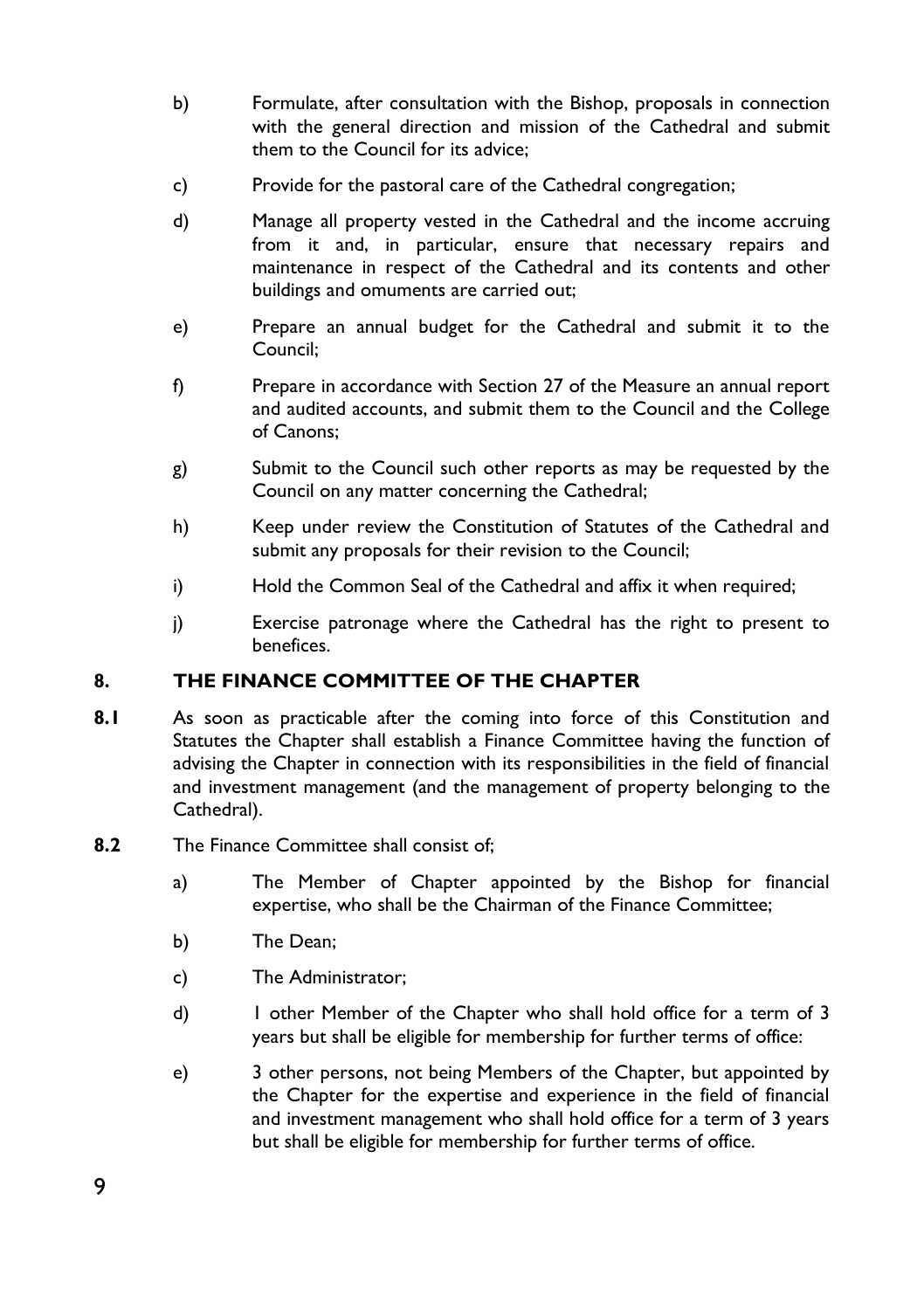## **9. OTHER COMMITTEES**

**9.1** The Chapter may establish such other committees as it may determine, and may delegate functions, powers and duties to any committee. The Dean shall be a member of each such committee. If the Chapter so determines, persons who are not members of the Chapter may be members of a committee.

#### **10. THE COUNCIL**

- **10.1** There shall be a Council of the Cathedral whose membership shall consist of:
	- a) The Chairman appointed by the Bishop;
	- b) The Dean;
	- c) 3 further members of the Chapter chosen by it;
	- d) 2 members of the College of Canons elected from within their number,
	- e) 4 Lay persons from the Cathedral Community (who shall not be members of the Chapter) elected at their Annual meeting (from Rolls as hereinafter defined) as follows:
		- i) 2 from Part 1 of the Cathedral Community Roll
		- ii) 1 from Part 2 of the Cathedral Community Roll as hereinafter described
		- iii) I from Part 3 of the Cathedral Community Roll
	- f) 10 persons as follows:
		- i) 2 of the Archdeacons elected by all the Archdeacons;
		- ii) The 2 Churchwardens of the Parish;
		- iii) 1 Lay person from each Archdeaconry appointed by the Bishop's Council and Standing Committee of the Diocesan Synod;
		- iv) I Ecumenical Representative;
		- v) I Representative of the City;
		- vi) 1 Representative of the County;
		- vii) 1 Representative from the University of Derby;

These last four persons representing the wider community shall be appointed by the Bishop in consultation with the Dean.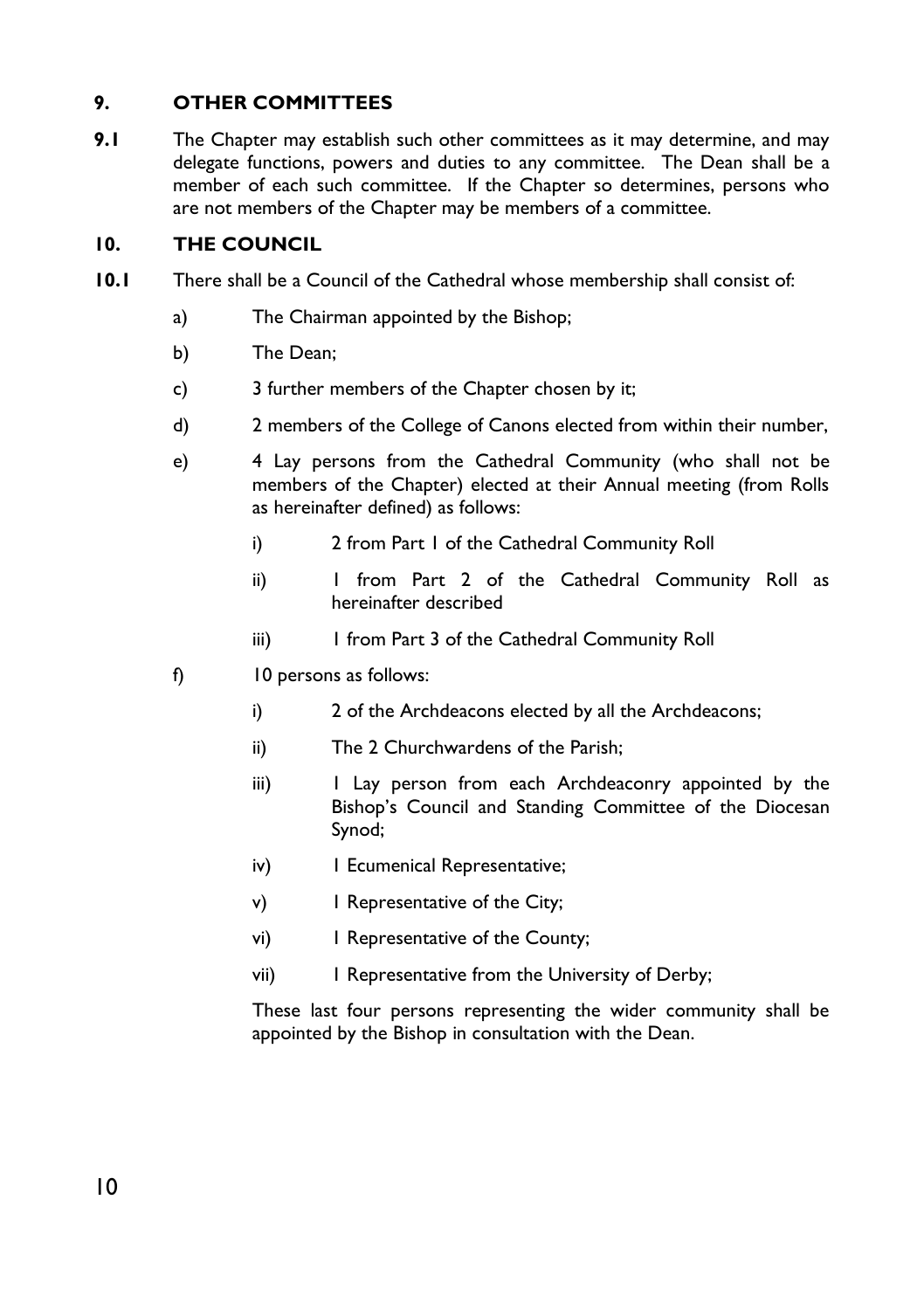- **10.2** The Chairman shall be a Lay person, not being a member of the Chapter, appointed by the Bishop, who shall before making an appointment afford the Chapter an opportunity to express views both in general as to the appointment and as to any specific person proposed by the Bishop for appointment, and who shall in deciding whom to appoint have regard to those views.
- **10.3** The Bishop shall be entitled to be present and speak but cannot vote.
- **10.4** The Churchwardens of the Parish shall serve for a period of one year and subject thereto all the members of the Council other than the Dean shall serve for a period of three years.
- **10.5** All members of the Council shall be eligible for re-appointment or re-election (as the case may be) provided that the Archdeacons and the Churchwardens of the Parish shall cease to be members of the Council upon their ceasing to hold office as Archdeacon or Churchwarden of the Parish as the case may be.
- **10.6** In the absence of the Chairman members shall choose a Chairman for the meeting who shall be a Lay person (other than a member of the Chapter).
- **10.7** The Council shall appoint its own Secretary from inside or outside its membership. If the latter, the Secretary (who may be the Cathedral Administrator) shall not thereby become a member of the Council.
- **10.8** The Council shall meet on at least two occasions in each calendar year.
- **10.9** Meetings of the Council shall be called by the Chairman, in accordance with a resolution of the Council, on his own motion, or on the written requisition of at least eight members of the Council.
- **10.10** The quorum for the transaction of business at a meeting of the Council shall be two fifths of its members.
- **10.11** It shall be the duty of the Council to further and support the work of the Cathedral, spiritual, pastoral, evangelical, social and ecumenical, reviewing and advising upon the direction and oversight of that work by the Chapter and in particular, without prejudice to the generality of the foregoing to:
	- a) Consider proposals submitted by the Chapter in connection with the general direction and mission of the Cathedral and to give advice on them to the Chapter.
	- b) Receive and consider the annual budget of the Cathedral;
	- c) Receive and consider the annual report and audited accounts and financial projections;
	- d) Consider proposals submitted by the Chapter in connection with the Constitution and Statutes of the Cathedral with a view to their revision under Part II of the Measure.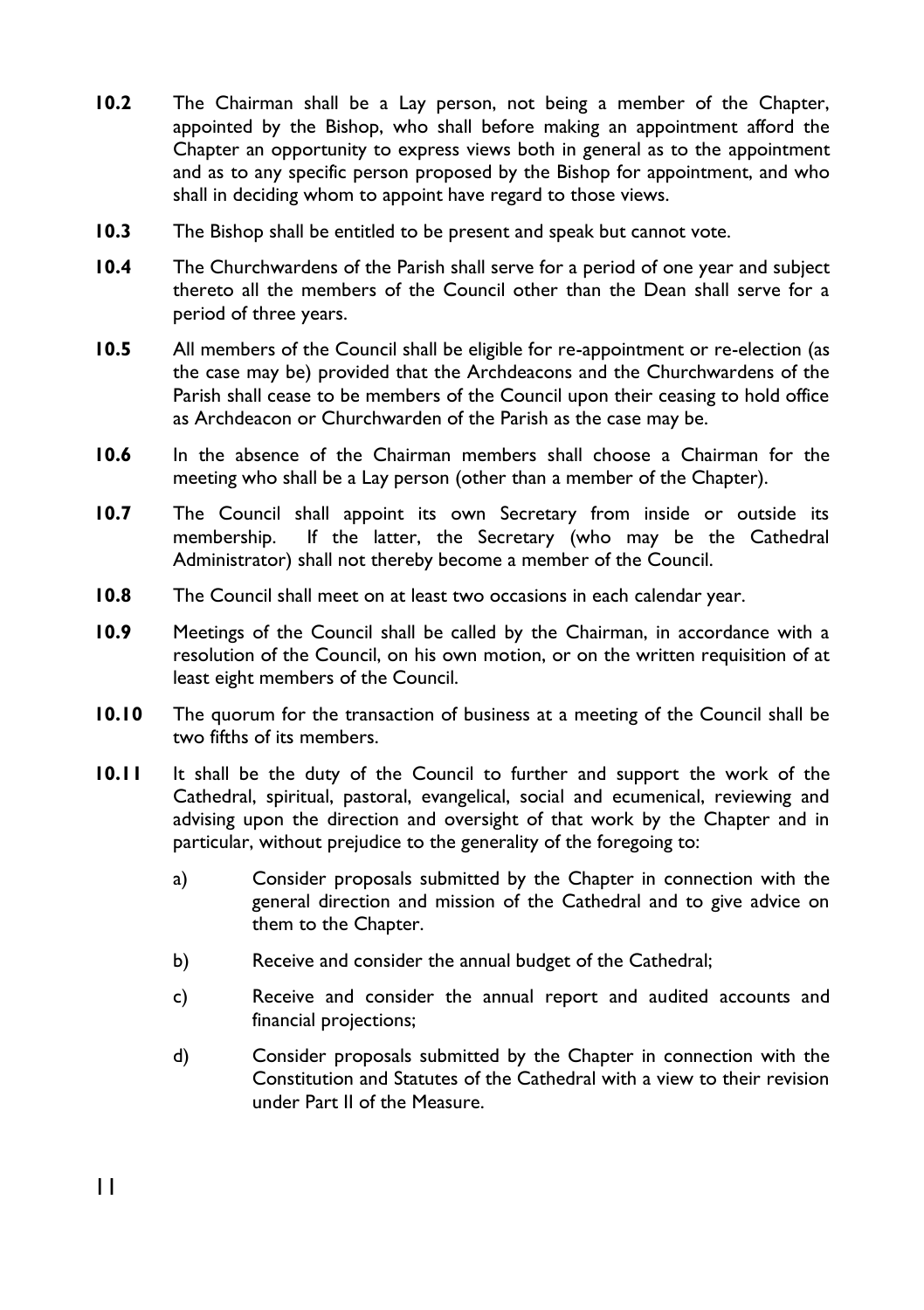- **10.12** The Council may:
	- a) Request reports from the Chapter on any matter concerning the Cathedral;
	- b) Discuss and declare its opinion on any such matter;
	- c) Draw any matter to the attention of the Visitor or the Church Commissioners.

#### **11. THE COLLEGE OF CANONS**

- **11.1** There shall be a College of Canons consisting of:
	- a) The Dean (who shall be Chairman);
	- b) Every Bishop Suffragan;
	- c) Every full-time stipendiary assistant Bishop;
	- d) Every Canon as provided for in Clauses 5 & 6 Constitution;
	- e) Every Archdeacon.
- **11.2** In the event of a vacancy in the See, the College of Canons shall be summoned by the Dean to meet, and on receiving from Her Majesty a licence under the Great Seal with a letter missive as provided by the Appointment of Bishops Act 1533 shall proceed to the election of a Bishop in the manner laid down by that Act.
- **11.3** The College of Canons shall meet not less than twice a year and at least on one such occasion with the Bishop.
- **11.4** The College of Canon shall:
	- a) Consider such matters relating to the Diocese or the Cathedral as the Bishop may determine;
	- b) Have a special care for the promotion of sound theological learning in the Cathedral and the Diocese.
	- c) Receive and consider the annual report, the audited accounts of the Cathedral and any financial projection relating to future policy of the Cathedral as determined by the Chapter;
	- d) Discuss such matters concerning the Cathedral as may be raised by any of its members;
	- e) Discuss such other matters as the Dean or the Chapter may refer to the College of Canons.
- **11.5** Members of the College of Canons shall seek to contribute to the corporate life of the Cathedral and to promote its mission and service in the diocese.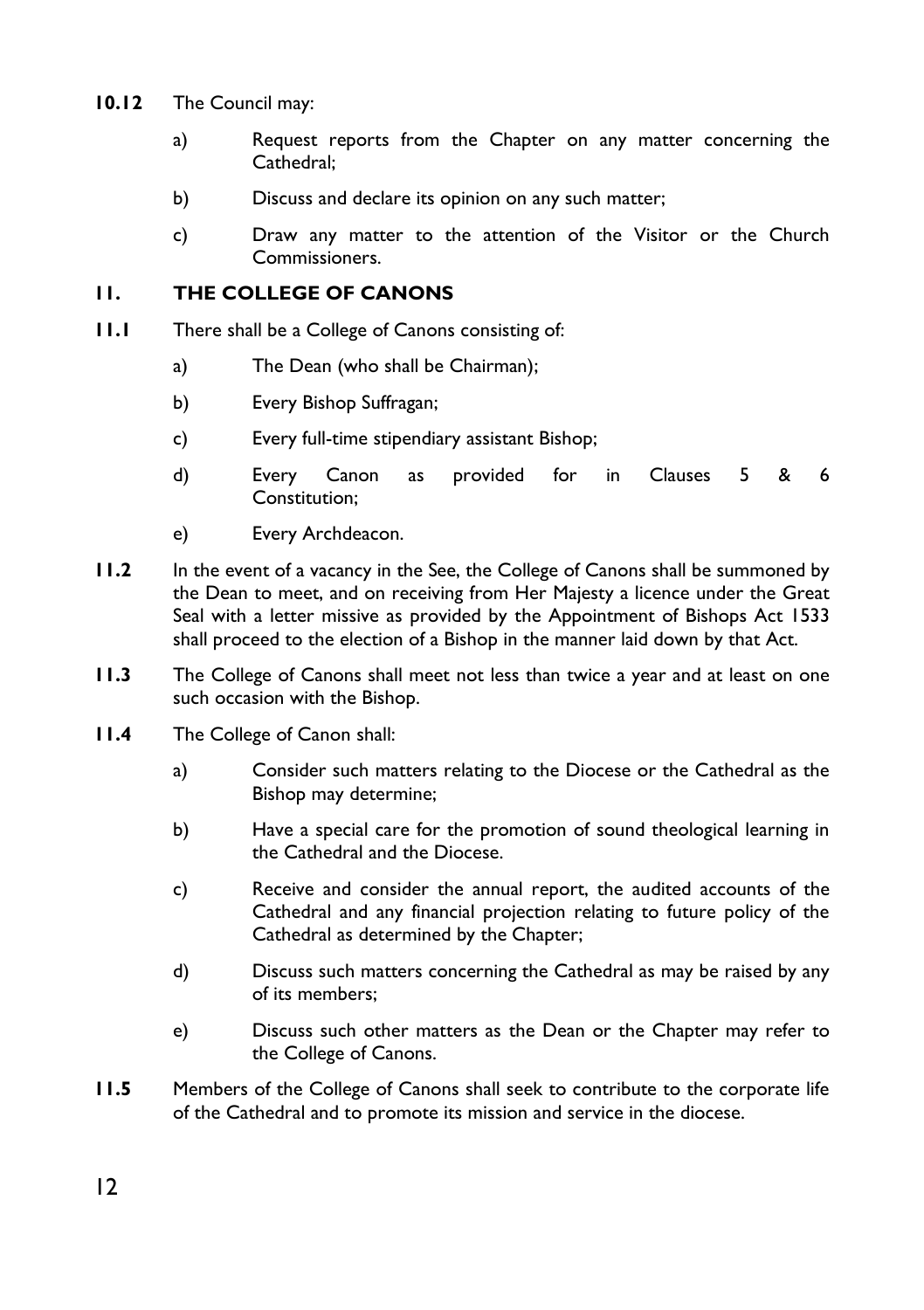### **12. THE ADMINISTRATOR AND OTHER OFFICERS**

- **12.1** There shall be an Administrator of the Cathedral, who shall act as Clerk to the Chapter and shall be appointed by the Chapter on such terms in respect of tenure, remuneration and duties as the Chapter may determine.
- **12.2** There shall be an Architect of the Cathedral, who shall be a person registered under the Architects Act 1997 and shall be appointed by the Chapter (after consulting the Cathedrals Fabric Commission for England) on such terms in respect of tenure, remuneration and duties as the Chapter may determine.
- **12.3** There shall be an Auditor, who shall be a person who may under Section 43 of the Charities Act 1993 audit the accounts of a charity, and shall be appointed by the Chapter on such terms in respect of tenure and remuneration as the Chapter may determine, and who shall audit the accounts of the Cathedral in accordance with Section 27 of the Measure.
- **12.4** There shall be a Director of Music who shall supervise the music in the Cathedral and shall be appointed by the Chapter on such terms in respect of tenure, remuneration and duties as the Chapter may determine.
- **12.5** There shall be an Archaeological Consultant, who shall be appointed by the Chapter on such terms in respect of tenure and duties as the Chapter may determine and who shall possess such qualifications and expertise as required by the Care of Cathedrals Measure 1990.

#### **13. THE CATHEDRAL COMMUNITY ROLL**

**13.1** There shall be a Roll formed by the Cathedral Administrator as soon as practicable after the coming into effect of this Constitution and thereafter maintained by him containing in:

> Part I - the names of all those lay persons entered on the Church Electoral Roll who are qualified as such by residence in the parish or by virtue of habitual worship in the Cathedral;

> **Part 2** - the names of all those lay persons entered on the Church Electoral Roll who are qualified as such by virtue of habitual worship at Saint Mary's Chapel on the Bridge (whether or not being also resident in the parish);

> **Part 3 –** the names of all those persons who are engaged in work or service connected with the Cathedral in a regular capacity.

- **13.**2 No person may be transferred from one Part of the Roll to another except at the time of Annual Revision.
- **13.3** Each Part of the Roll shall be revised and a new Roll shall be prepared at the same time as the Church Electoral Roll.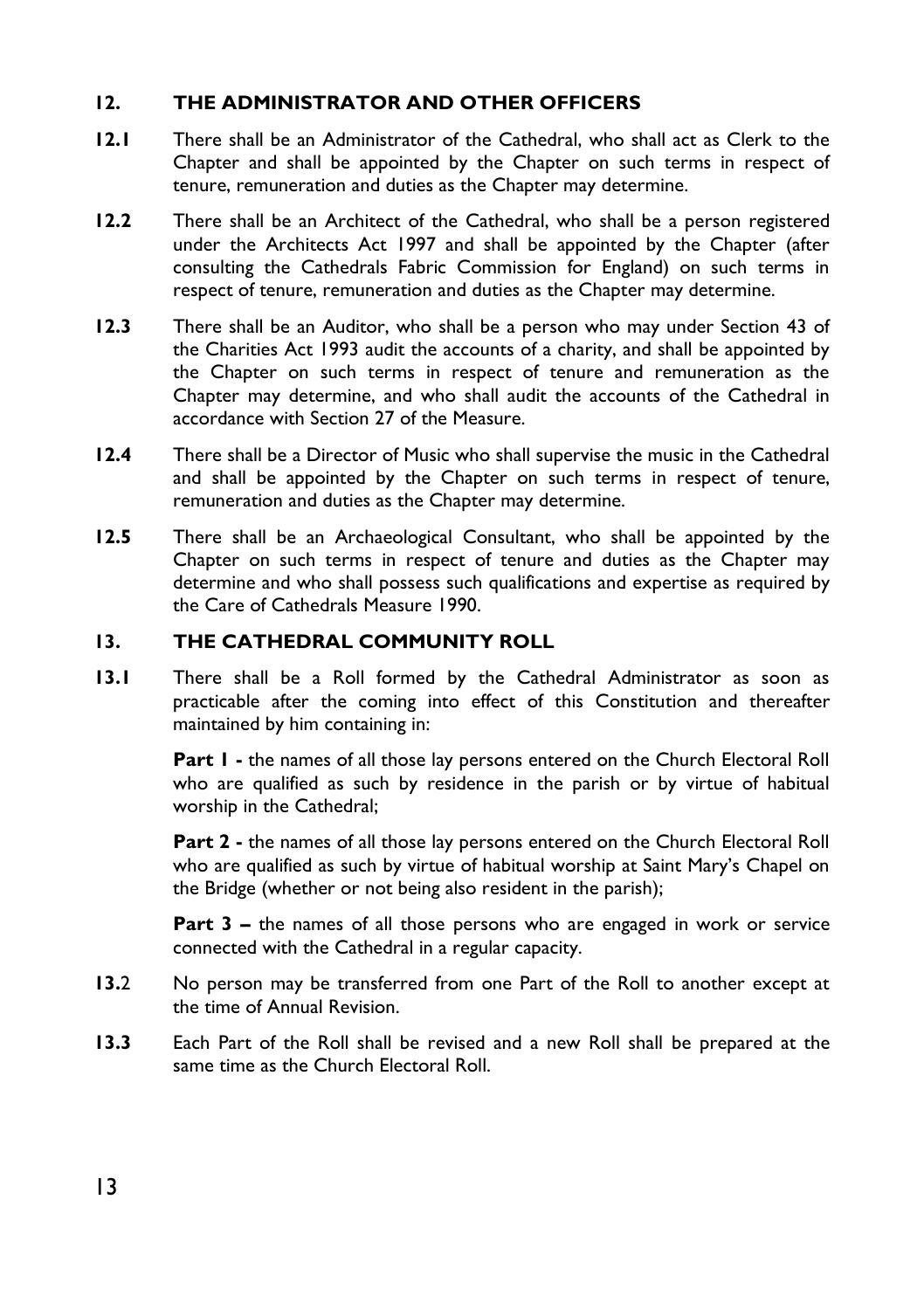## **14. THE CATHEDRAL COMMUNITY COMMITTEE**

- **14.1** Membership of the committee shall consist of:
	- a) The Dean;
	- b) A Canon Residentiary elected by the Chapter;
	- c) The Lay member of the Cathedral Chapter chosen to represent the Cathedral Community (if not a present Churchwarden);
	- d) The Churchwardens;
	- e) 5 members elected from and by those on Part 1 of the Cathedral Community Roll;
	- f) 2 members elected from and by those on Part 2 of the Cathedral Community Roll;
	- g) 1 member elected from and by those on Part 3 of the Cathedral Community Roll;
	- h) Any Clerk in Holy Orders licensed by the Bishop to serve at the Cathedral, but not a member of the Chapter or Chaplain appointed under Article 7 of the statues provided always that if there are more than 2 persons so licensed, they shall elect 2 from their own number;
	- i) Up to 2 lay members co-opted annually.
- **14.2** Elected members shall be elected annually. No elected member shall serve continuously for longer than 5 years.
- **14.3** The Co-chairmen shall be the Canon Residentiary and a Lay person elected by the Committee. The Co-chairmen shall draw up the agenda.
- **14.4** The Committee shall appoint its own secretary from within or without its membership.
- **14.5** The Committee shall:
	- a) Provide good lines of communication between the Chapter and the Cathedral community by receiving reports from and by reporting regularly to the Chapter;
	- b) Enable the Dean and the Chapter to consult with the Cathedral community about the life and ministry of the Cathedral;
	- c) Promote the involvement of the Cathedral Community in the life and ministry of the Cathedral and to send reports to the Cathedral Chapter;
	- d) Make and implement policy in areas of Cathedral life and ministry delegated to it by the Chapter;
	- e) Build up and establish the life of the Cathedral community.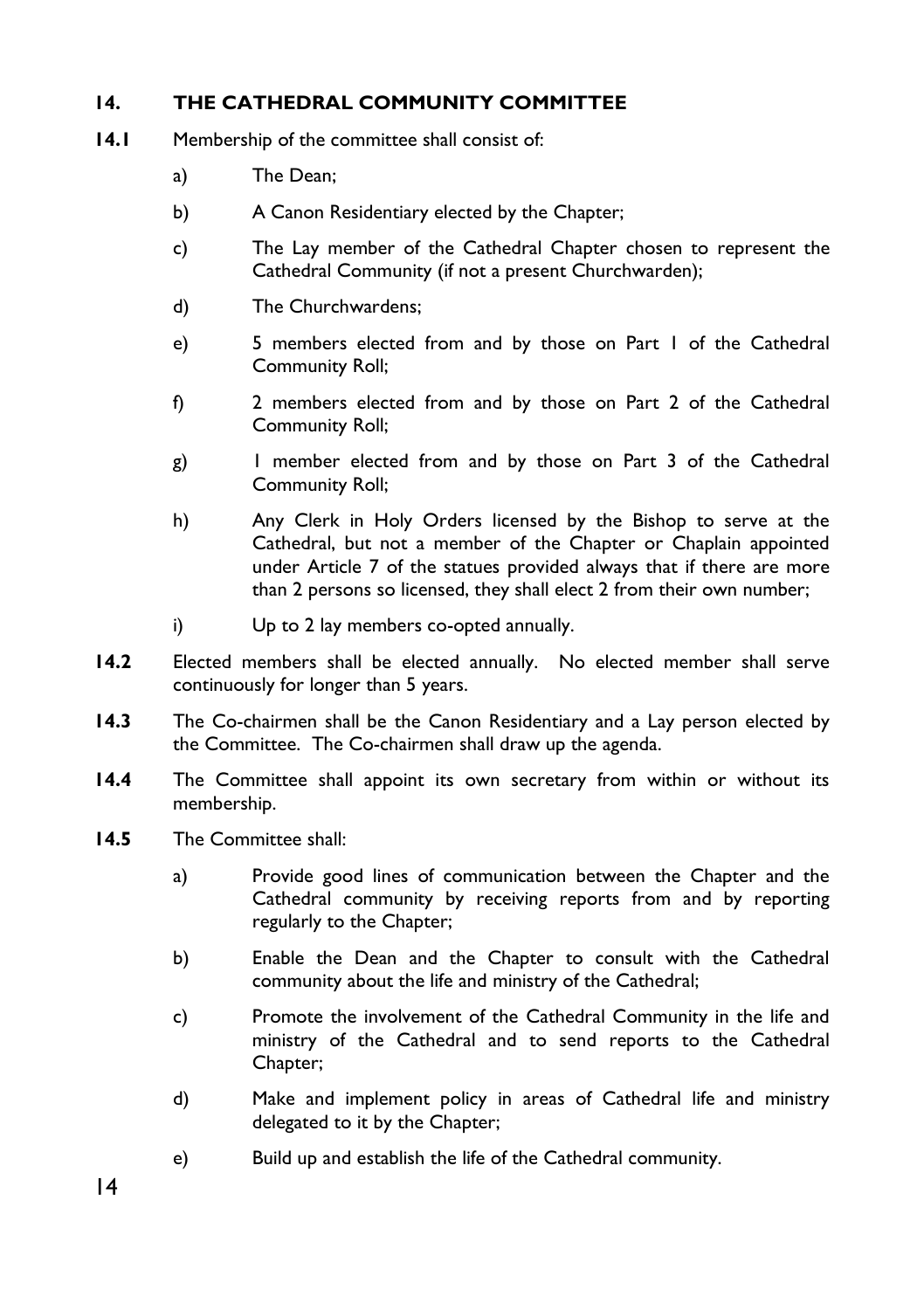- **14.6** There shall be an Annual Meeting of the Cathedral Community (to be held immediately following the Annual Parochial Meeting held pursuant to the Church Representation Roles) which any person whose name is entered on any Part of the Cathedral Community Roll shall be entitled to attend. The business of the Meeting shall be to hear and receive a report on the life of the Cathedral by the Cathedral Community Committee and to elect representatives of the Community to the Council and to the said Committee as required by this Constitution.
- **14.7** All elections to the Community Committee shall be whichever single transferable vote system has been adopted and is in use by General Synod for its own elections at any given time.
- **14.8** The Community Committee shall meet at least four times a year.

#### **15. THE FOUNDATION**

- **15.1** The Cathedral Foundation is a body the members of which are:
	- a) The members of the Chapter;
	- b) The College of Canons:
	- c) The Lay Officers named in Clause 12 of this Constitution;
	- d) The members of the Cathedral Choir;
	- e) The Vergers;
	- f) Such other persons who share in the day to day life and worship of the Cathedral as the Chapter shall from time to time determine.

Such membership shall confer no vested rights.

#### **16. PROVISIONS APPLICABLE TO THE CONSTITUTION AND STATUTES**

- **16.1** No repeal or amendment of, nor any addition to, the Constitution or the Statutes shall be made except in accordance with the provisions of the Measure.
- 16.2 Nothing in the Constitution or Statutes shall affect the right of patronage or other right or interest of Her Majesty.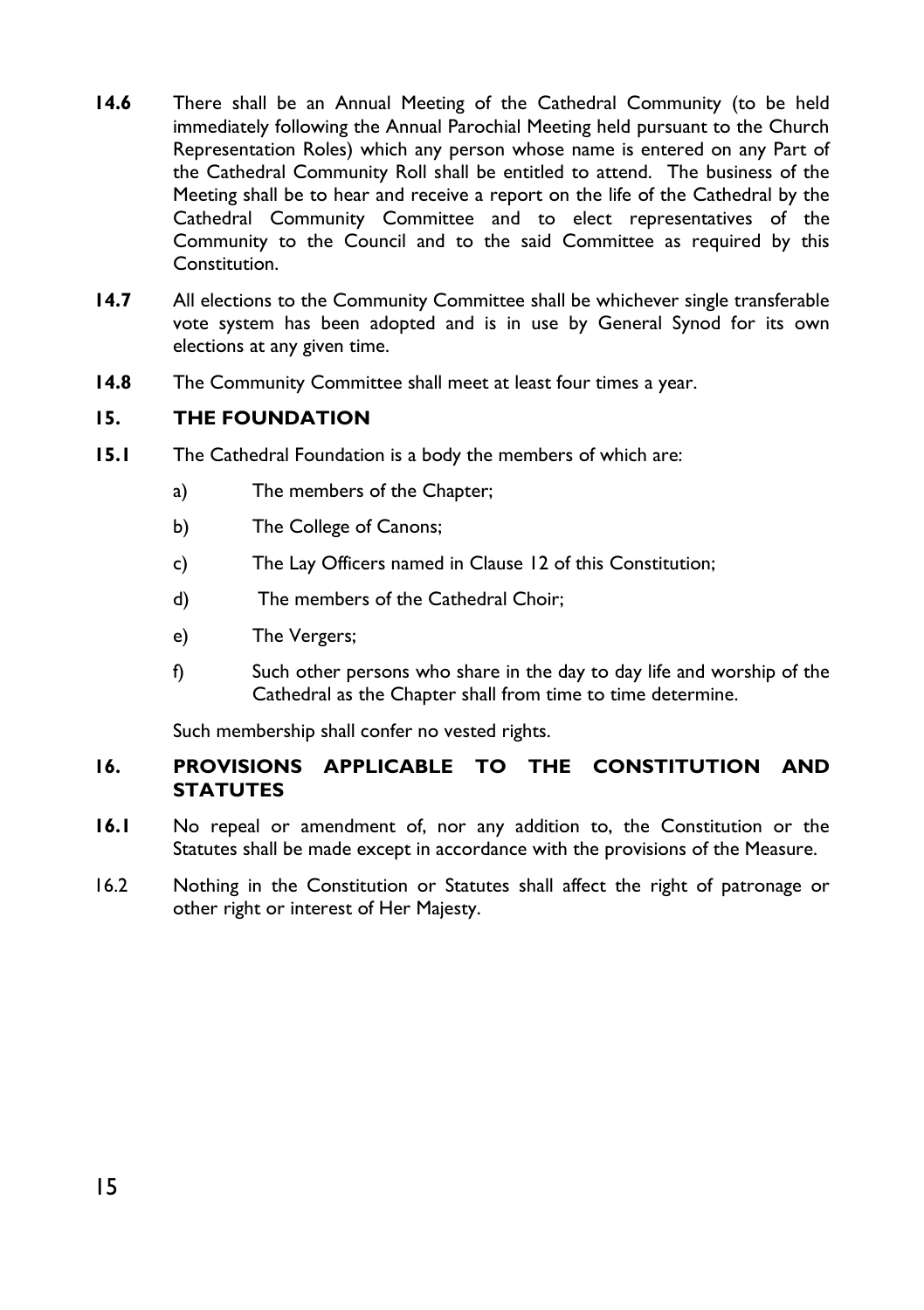Signed on behalf of the Transitional Council (1) by Michael Francis Perham Chairman and ) Provost in the presence of:  $\qquad \qquad$ )

**THE COMMON SEAL OF THE CATHEDRAL CHAPTER OF THE CATHEDRAL CHURCH OF ALL SAINTS, DERBY** was Hereunto affixed in the presence of:

Michael A B Mallender

Michael Perham Tony Chesterman *Members of the Chapter*

Michael A B Mallender

*Chapter Clerk*

In accordance with the Measure, I Jonathan Sainsbury, Lord Bishop of Derby give my consent to the provisions of this Instrument.

Dated this twenty fourth day of December 1999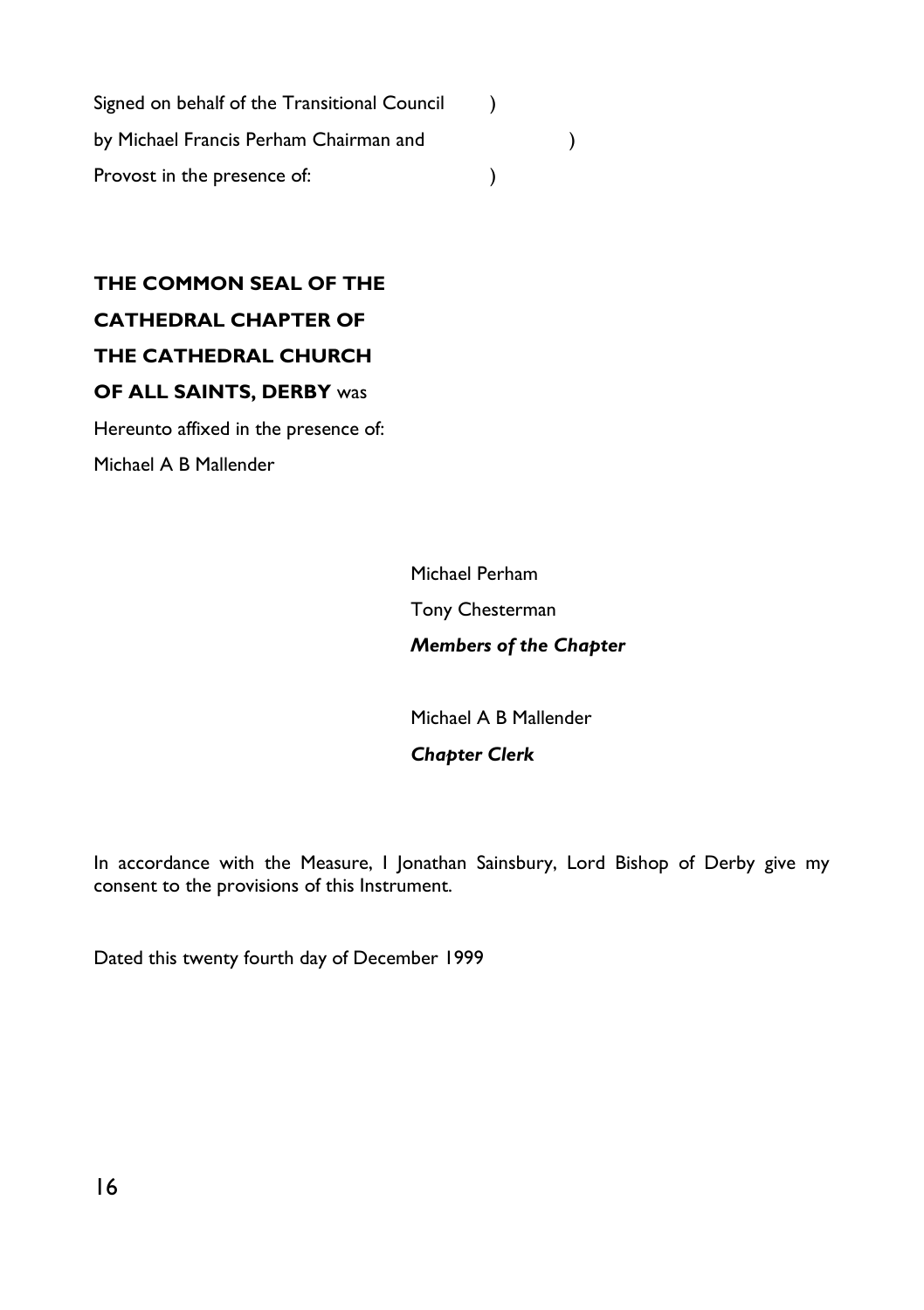**THIS INSTRUMENT** is made on the (date) **BY THE TRANSITIONAL COUNCIL**  ("the Transitional Council") established for the **CATHEDRAL CHURCH OF ALL SAINTS, DERBY** ("the Cathedral Church") in accordance with Schedule 1 to the Cathedrals Measure 1999 ("the Measure").

**IN** accordance with the Measure and with the consent of the Bishop of the Diocese of Derby, the Transitional Council hereby **PROVIDES** that as from the date to be appointed by the Archbishops of Canterbury and York in accordance with section 38(2) of the Measure the Statutes set out in the Schedule hereto shall be the Statutes of the Cathedral Church and (together with the Constitution set out in the Schedule to an Instrument made by the transitional Council on the same date as this Instrument) shall replace the Constitution and Statutes established for the Cathedral Church under the Cathedrals Measure 1963 by Order in Council dated the twenty eighth day of July 1967.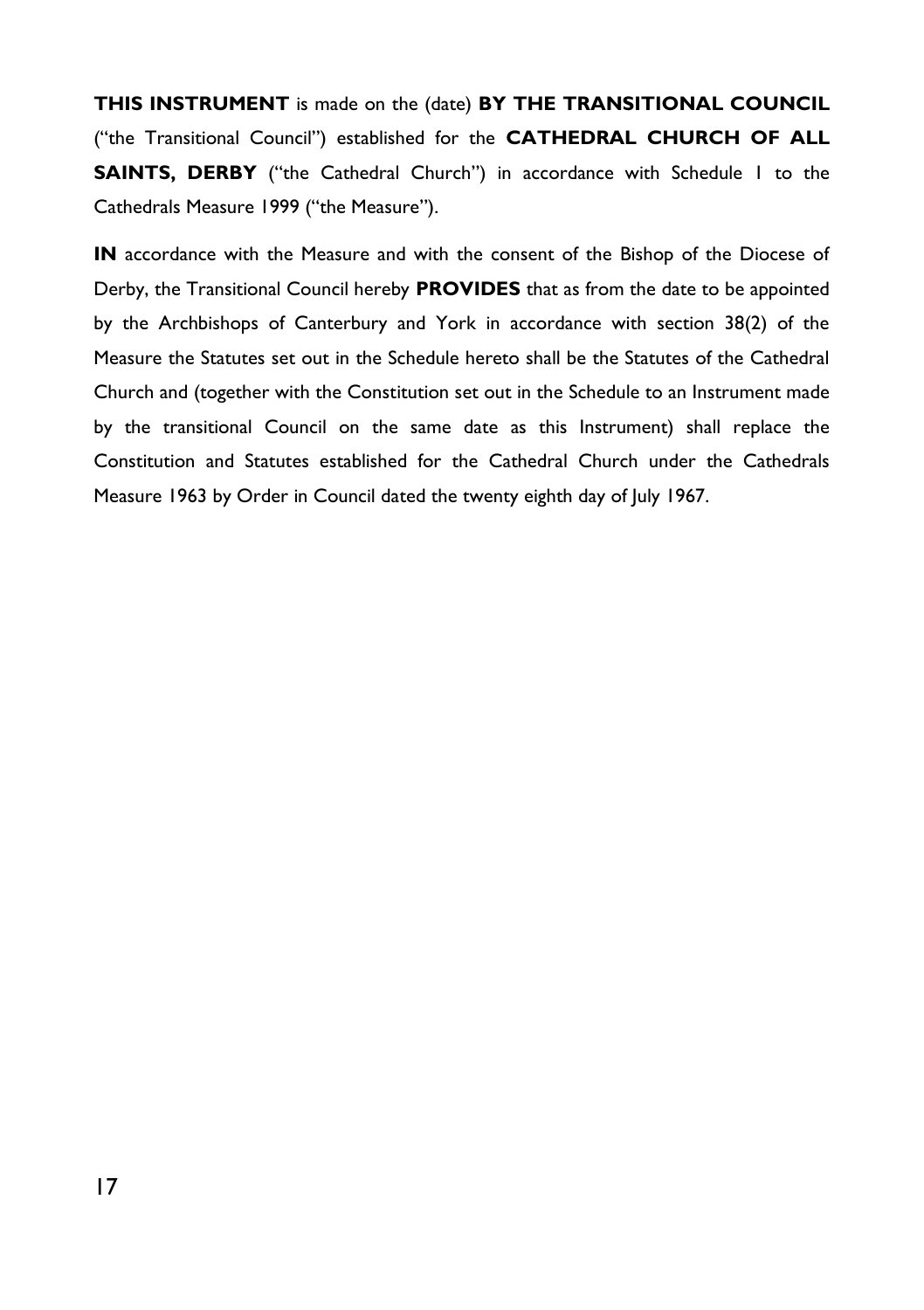## **THE SCHEDULE**

## **THE STATUTES**

#### **1. THE BISHOP**

- **1.1** The Bishop shall have the principal seat of dignity in the Cathedral and all persons holding office or ministering therein shall pay him due reverence and render him loyal and ready to service.
- **1.2** After consultation with the Chapter, the Bishop may officiate in the Cathedral and use it in his work of teaching and mission, for baptisms, Confirmations, Ordinations and Synods and for other Diocesan occasions and purposes. On any such occasion, the Bishop may determine the ordering thereof, after consultation with the Dean, and may preach or appoint the preacher.
- **1.3** The Bishop shall have the right, provided that he has given not less than four weeks notice of his intention to do so, to preside and to preach at the Holy Communion on any principal feast.
- **1.**4 When the Bishop is present at the celebration of the Holy Communion or of Holy Baptism in the Cathedral, having given notice of his intention to be present, he shall normally be the president of the rite. At any service at which he is present he shall normally pronounce the blessing.
- **1.5** The Bishop may at any time seek the advice of Chapter on any matter.
- **1.6** The Bishop shall as visitor hear and determine any question as to the construction of the Constitution and Statutes.
- **1.7** The Bishop may hold a visitation of the cathedral when he considers it desirable or necessary to do so or when requested by the Council or the Chapter.
- **1.8** In the course of a visitation, the Bishop may give such directions to the Chapter, to the holder of any office in the Cathedral, or to any person employed by the Cathedral as will, in the opinion of the Bishop, better serve the due observance of the Constitution and Statutes.
- **1.9** It shall be the duty of any person or body on whom functions are conferred by the Constitution and Statutes to act in accordance with any determination and any direction by the bishop under this statute.
- **1.10** The Bishop may at any time propose for consideration by the Council amendments to the Constitution and Statutes.
- **1.11** The Bishop shall have the right to confer upon a Dean, a Canon Residentiary, or an Honorary Canon who shall vacate his office and immediately upon such vacation of office retires the title, as the case may be, of Dean Emeritus, or Canon Emeritus.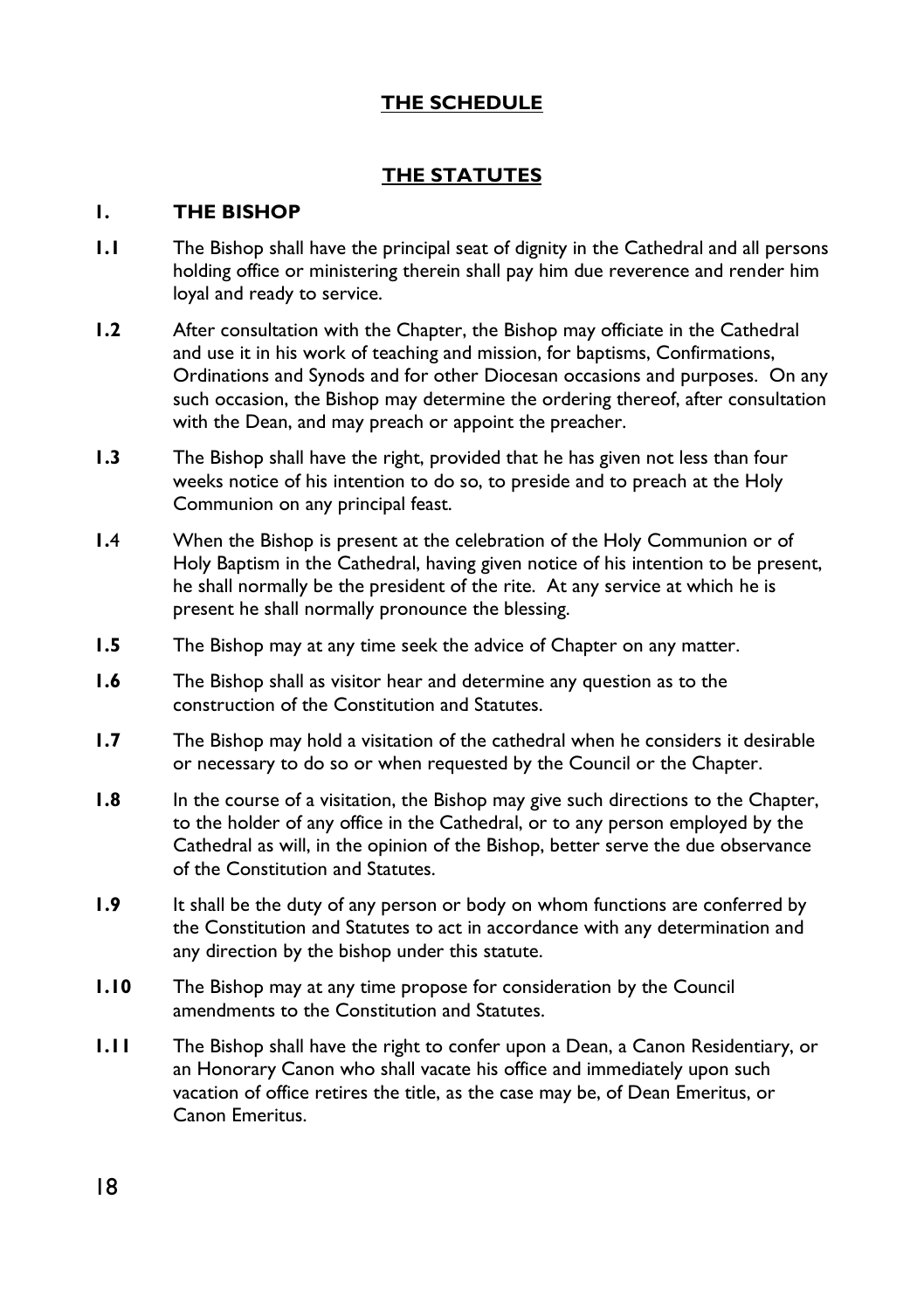## **2. THE DEAN**

- **2.1** The Dean shall be the principal dignitary of the Cathedral, next after the Bishop.
- **2.2** The Dean shall be allocated a stall in the Cathedral and, after collation by the Bishop, shall be installed by the Canon who has been Acting Dean, and at his installation shall make the following the declaration:

*I (name) do solemnly declare that I will serve this Cathedral church, its Chapter, Foundation and congregation, by governing and directing its life and work with openness to the Spirit of God, with zeal for the Christian gospel, and with reverence for the members of this church, in obedience to its Constitution and Statutes and in the faith of Jesus Christ.*

He shall also make such declarations and take such oaths as may be prescribed by law.

- **2.3** It shall be the duty of the Dean as Chairman of the Chapter to govern and direct on its behalf the life and work of the Cathedral and, in particular, to:
	- a) Promote the mission of the church and the ministry of the Cathedral in the community;
	- b) To be present at the daily worship of the Cathedral on a regular and frequent basis;
	- c) Ensure that divine service is duly performed in the Cathedral with liturgical and musical provision suitable to every occasion;
	- d) Ensure that the Constitution and Statutes are faithfully observed;
	- e) Maintain good order and proper reverence in the Cathedral;
	- f) Secure the pastoral care of all members of the cathedral community, and;
	- g) Take all decisions necessary to deal with any emergency affecting the Cathedral, pending consideration of the matter by the Chapter.
- **2.4** The following steps shall not be taken without the consent of the Dean:
	- a) Any alteration of the ordering of services in the Cathedral;
	- b) The settlement of the Cathedral's budget;
	- c) The implementation of any decision taken by the Chapter in the Dean's absence.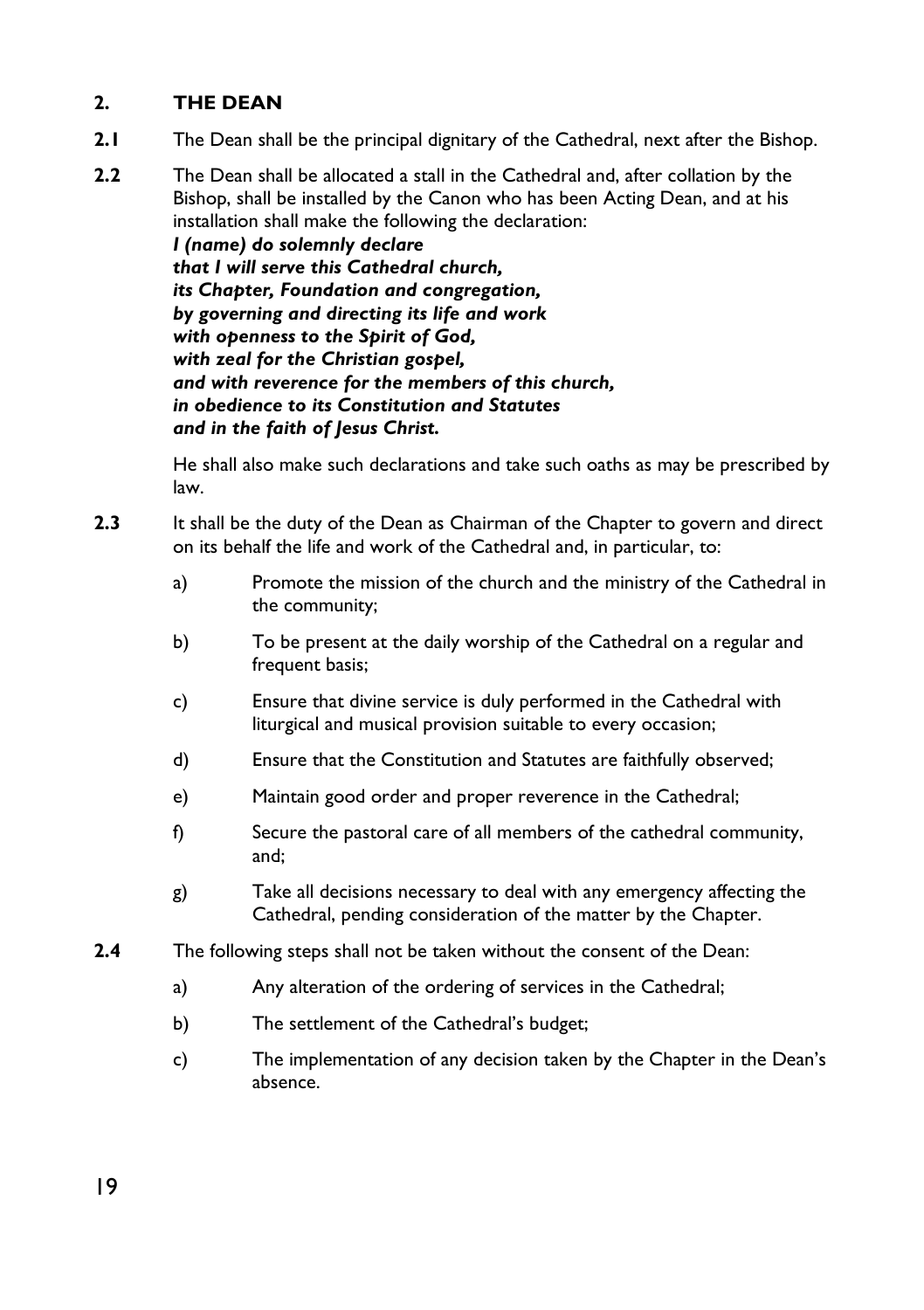Provided that, in the case of a decision taken by the Chapter as to any matter other than one mentioned in Article 2.4(a) or Article 2.4(b) of these Statutes, his consent shall be deemed to have been given for the purposes of Article 2.4(c) of these Statutes after the expire of one month following the date on which the decision was taken unless, within that period, the Dean requests the Chapter to reconsider the decision at the next meeting of the Chapter, in which case the matter shall be decided by a majority vote of those present and voting at the meeting, the Dean having a second or casting vote.

- **2.5** If the office of Dean is vacant, or the Bishop considers that the Dean is unable to discharge any or all of his functions by reason of illness or absence or any other cause, the Bishop shall, after consultation with the Chapter, appoint a Residentiary Canon to carry out such functions as the Dean is unable to discharge during the period in question, and references in the Constitution and Statutes to the Dean shall be construed accordingly.
- **2.6** The Dean may, subject to Article 2.5 of these Statutes, with the consent of the Chapter, appoint one of the Canons Residentiary to the office of Sub-Dean to act as his deputy or representative in his temporary absence.
- **2.7** If any question arises whether an appointment under Article 2.5 of these Statutes is justified that question shall be determined by the Archbishop of the Province.

#### **3. THE CANONS RESIDENTIARY**

- **3.1** The Canons Residentiary shall undertake such duties in the Cathedral as Chapter shall determine after consultation with them. They shall endeavour to strengthen the whole corporate life, worship and work of the Cathedral and to promote the usefulness of the Cathedral in the Diocese.
- **3.2** Any Canon Residentiary provided for in the Constitution may hold such other title as the Chapter may decide but in any event the Chapter shall ensure that there is a designated member of the Chapter responsible for the following:
	- a) Liturgy and music;
	- b) Mission;
	- c) Pastoral care.
- **3.3** Subject to the rights exercisable byany other person in accordance with the Constitution and the Statutes, each of the Canons Residentiary shall have the right of preaching on at least four Sundays in the year and of presiding at the Holy Communion on at least four Sundays in the year and on at least one week day in every month, and the duty of leading worship and preaching as often as the Dean shall determine after consultation with him.
- **3.4** It shall be the duty of a Canon Residentiary to:
	- a) Be present at the daily worship of the Cathedral on a regular and frequent basis;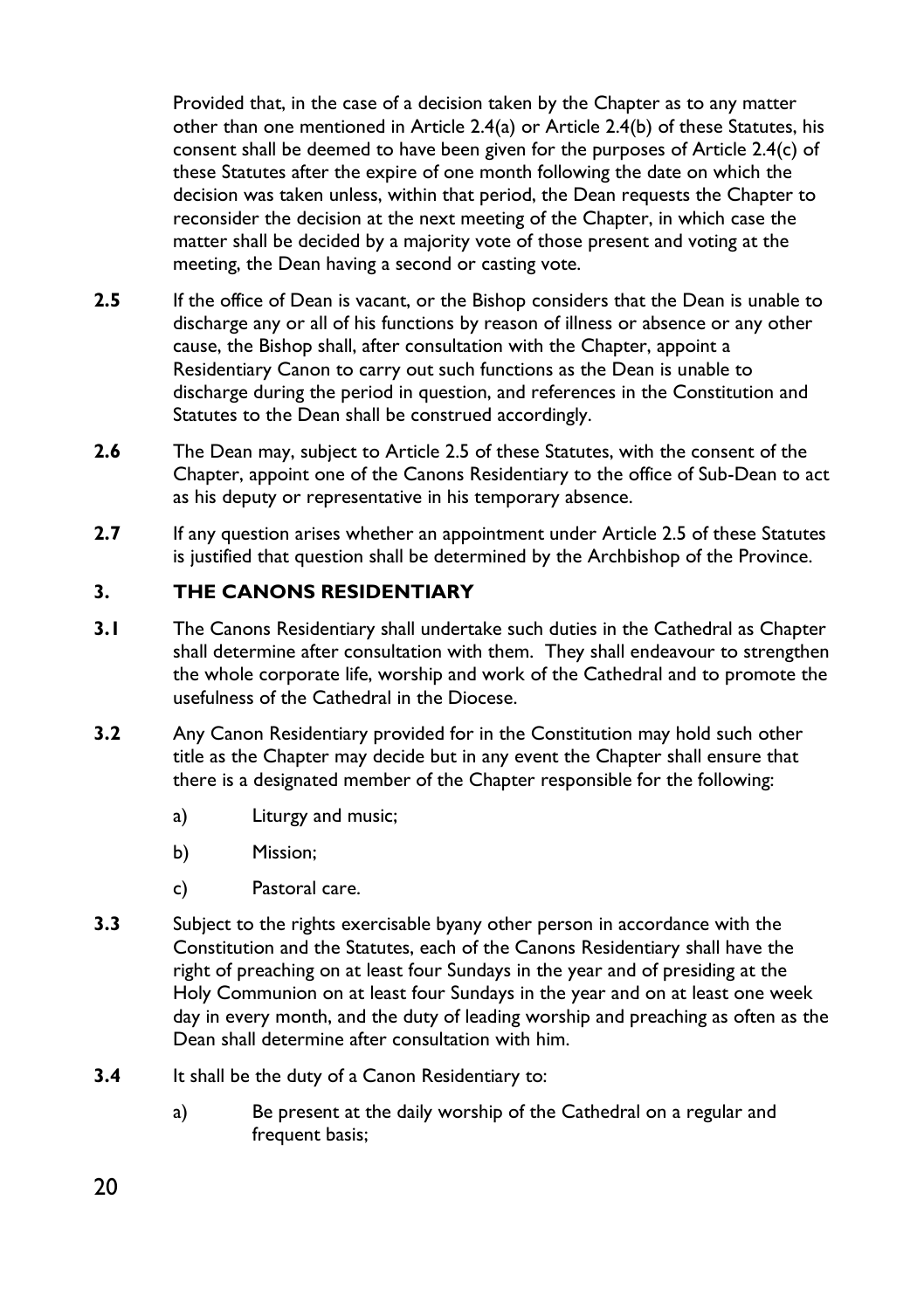- b) Reside within the City of Derby or within five miles of the Cathedral Church either in any house or residence as may be provided for him or, with the approval of the Bishop, in a house of his own choosing.
- c) Attend meetings of the Chapter unless reasonably prevented.
- **3.5** Each Canon Residentiary shall be allocated a stall in the Cathedral and, after collation by the Bishop, shall be installed by the Dean.
- **3.6** Where there is a Sub-Dean, he shall take precedence over the other Canon Residentiary. Otherwise seniority is established by date of appointment.

## **4. THE BISHOPS SUFFRAGAN**

- **4.1** Any Bishop Suffragan shall be allocated a stall in the Cathedral and shall be installed by the Dean.
- **4.2** He shall be received with honour and courtesy in the Cathedral, both when representing the Diocesan Bishop and when he comes in his own right, and shall exercise a liturgical ministry in the Cathedral at the invitation of the Dean in addition to the occasions when he comes as the representative of the Diocesan Bishop.
- **4.3** In particular, he shall have the right of presiding and preaching at the Holy Communion on two Sundays of the year in consultation with the Dean.
- **4.4** Should there be a full-time stipendiary Assistant Bishop, he will be afforded the same rights as the bishop Suffragan.

## **5. THE ARCHDEACONS**

- **5.1** An Archdeacon shall be allocated a stall in the Cathedral and shall be installed by the Dean.
- **5.2** He shall have the right of preaching at the Holy Communion on one Sunday of the year on a date in consultation with the Dean.

## **6. THE HONORARY AND LAY CANONS**

**6.1** Each Honorary Canon and Lay Canon shall, after collation by the Bishop, be installed by the Dean.

## **7. THE CATHEDRAL CHAPLAINS**

**7.1** The Chapter may from time to time, with the consent of the Bishop in each case, appoint not more than six persons at any one time to be Cathedral Chaplains, being persons in Holy Orders who are either beneficed in the Diocese or hold a licence or permission from the Bishop to officiate in the Diocese or who are ministers of a Church to which the Church of England (Ecumenical Relations) Measure 1988 (as amended) applies.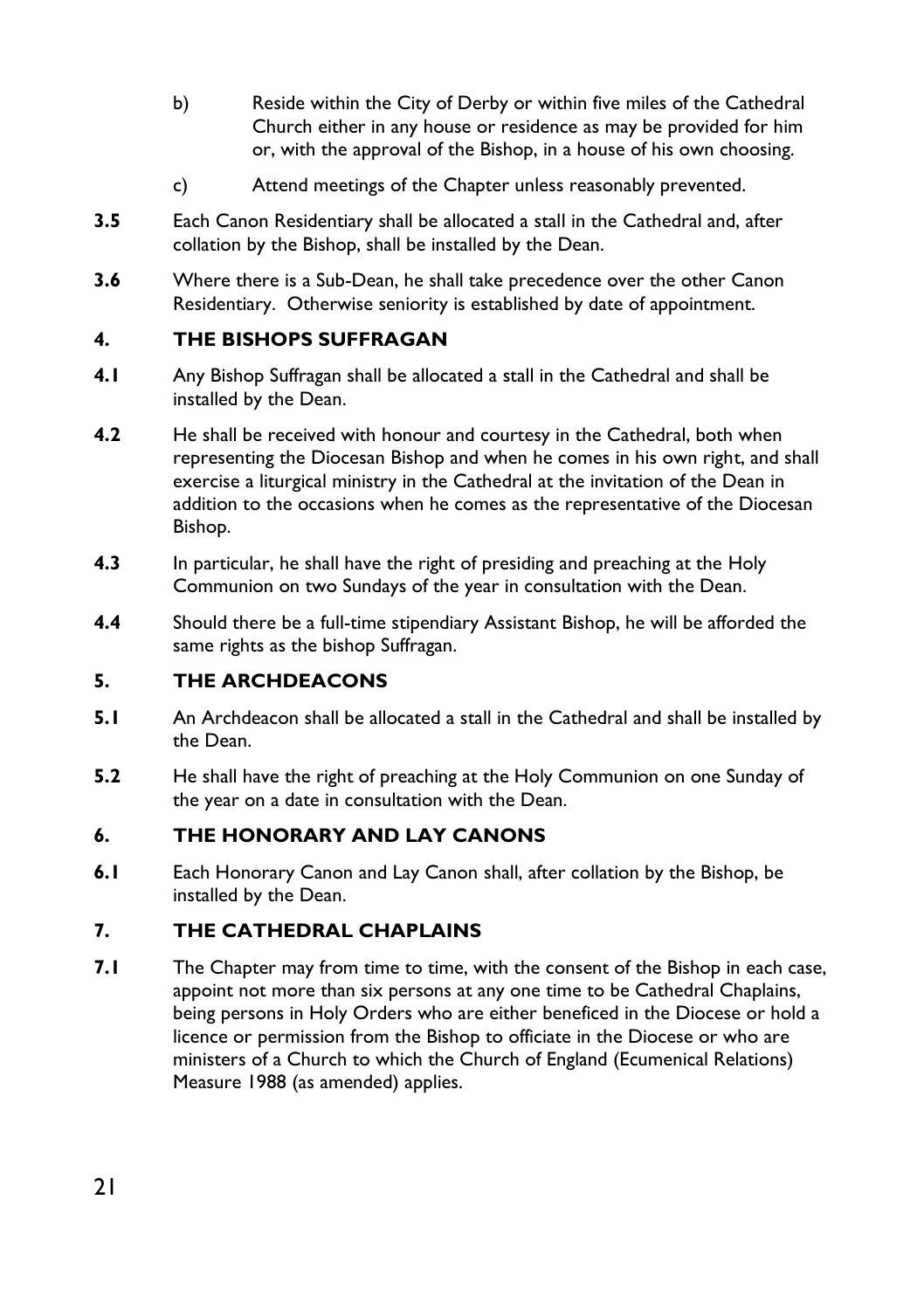- **7.2** The duties of the Cathedral Chaplains shall be to assist the Dean in the Services of the Cathedral Church and to undertake such duties as may be assigned to them by the Chapter.
- **7.3** Cathedral Chaplains may hold such other titles, appropriate to their duties as the Chapter shall decide.
- **7.4** Each Cathedral Chaplain shall be allocated a stall in the Cathedral and shall be installed by the Dean.

#### **8. OATHS AND DECLARATIONS**

**8.1** The following declaration shall be made prior to installation by members of the College of Canons excepting the Dean, by the Cathedral Chaplains appointed under Article 7 of these Statutes and the lay Officers as defined in Clause 12 of the Constitution:

> *I (name) do solemnly declare that I will serve this Cathedral church its Dean, and its Chapter, Foundation and congregation, by exercising the ministry laid upon me with openness to the Spirit of God, with zeal for the Christian gospel and with reverence for the members of this church, in obedience to tis Constitution and Statutes, and in the faith of Jesus Christ.*

**8.2** Such persons shall also make such declarations and take such oaths as may be prescribed by law.

#### **9. THE ORGANIST AND DIRECTOR OF MUSIC AND THE CHOIR**

- **9.1** The Organist and Director of Music will regularly consult with the Dean and with the Chapter and in particular with the member of the Chapter responsible for liturgy and music, as to the music to be rendered in the Cathedral Church and as to the conduct of the Choirs.
- **9.2** The formation of Cathedral Choirs, their duties and terms of service shall be decided by the Chapter in consultation with the Organist and Director of Music.
- **9.3** The members of the Choirs shall hold office under the Chapter and shall be admitted by the Dean.

## **10. APPOINTMENT OF CATHEDRAL STAFF**

- **10.1** The Chapter may constitute a Senior Staff Team consisting of such members of the Chapter and such other members of the Cathedral staff as they shall determine.
- **10.2** The Chapter may employ such other persons on such terms and conditions as it sees fit.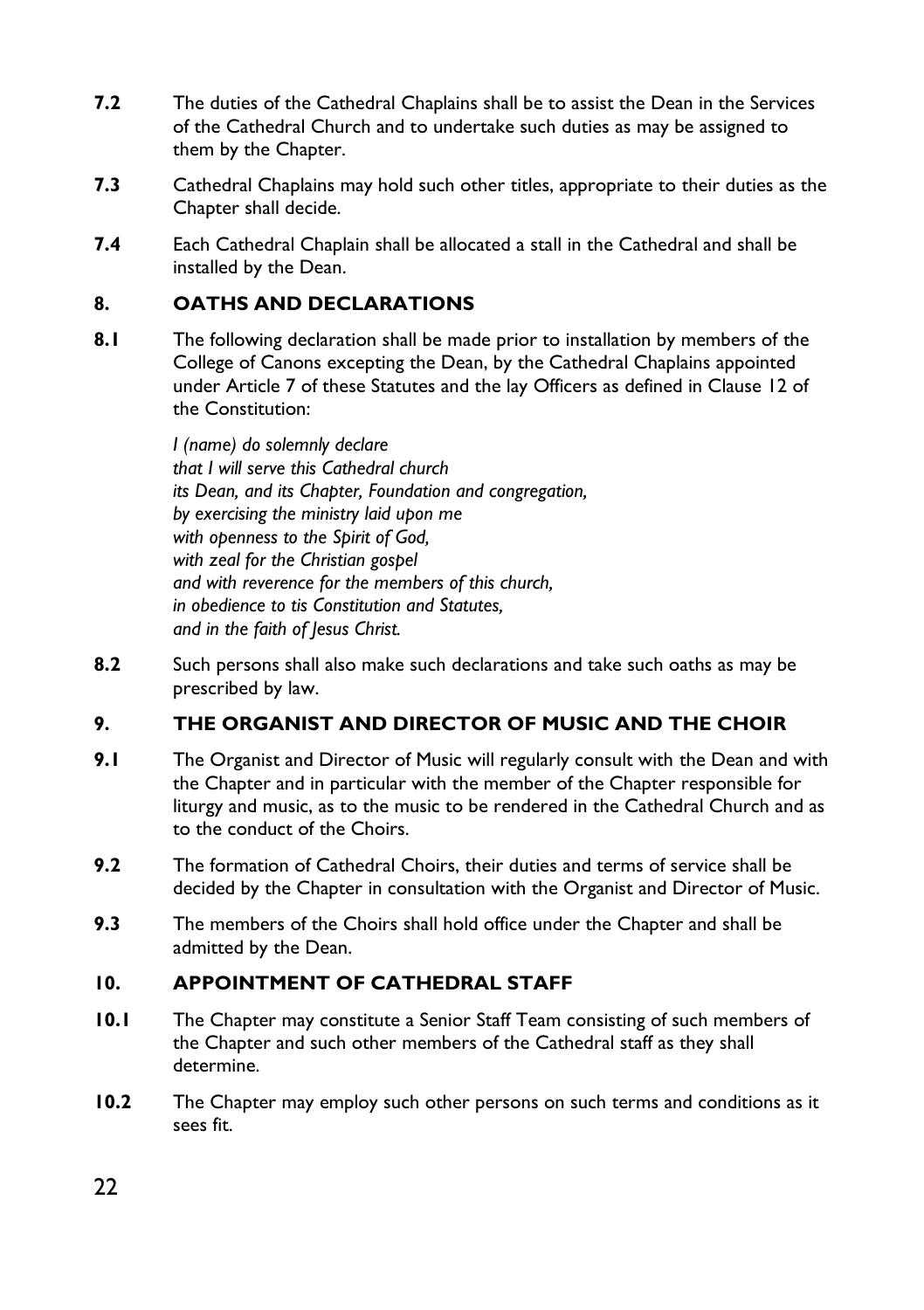## **11. THE OTHER OFFICERS AND SERVANTS OF THE CATHEDRAL**

- **11.1** The Chapter may appoint a Head Verger and as many Assistant Vergers as may from time to time seem necessary on such terms and conditions as may be determined by the Chapter. The Vergers shall be concerned to uphold the dignity of worship in the Cathedral, to care for its security and to welcome all who enter it.
- **11.2** The Chapter may appoint suitable persons to act as Voluntary Vergers, Musicians, Bellringers, Servers and other lay helpers in the Cathedral Church. All such persons shall hold their offices and discharge their duties at the pleasure and at the direction of the Chapter.
- **11.3** The Dean after consultation with the Churchwardens may appoint annually not more than four Deputy Cathedral Wardens to assist the Churchwardens.

#### **12. PRECEDENCE**

The order of precedence in processions at services held in the Cathedral shall be determined on each occasion by the Dean (who may delegate it to the member of the Chapter responsible for liturgy) in accordance with the following principles:

- a) At the Holy Communion and in the celebration of other sacramental rites, the order of the procession is determined by function in that service rather than by office held;
- b) It is appropriate that on occasions when the Bishop is present, the Chancellor, any Bishop Suffragan, the Archdeacons, the Registrar and the Bishop's Chaplain should walk with the Bishop except that on Cathedral occasions, it may be appropriate for the bishop Suffragan and the Archdeacons to walk with the College of Canons.
- c) It is appropriate that the members of the Chapter should walk together as an expression of their collegiality.
- d) The Dean is the principal dignitary of the Cathedral, next to the Bishop.
- e) Any Bishop Suffragan, when he represents the Diocesan Bishop, is received as the principal dignitary, and at other times is received with honour and courtesy.
- f) On Diocesan occasions, the Honorary and Lay Canons, the clerical and lay Vice Presidents of the Diocesan Synod and the Rural Deans should have a place in the procession and appropriate seating in the service.
- g) On occasions, it is appropriate for the members of the Cathedral foundation to constitute a separate procession from others.